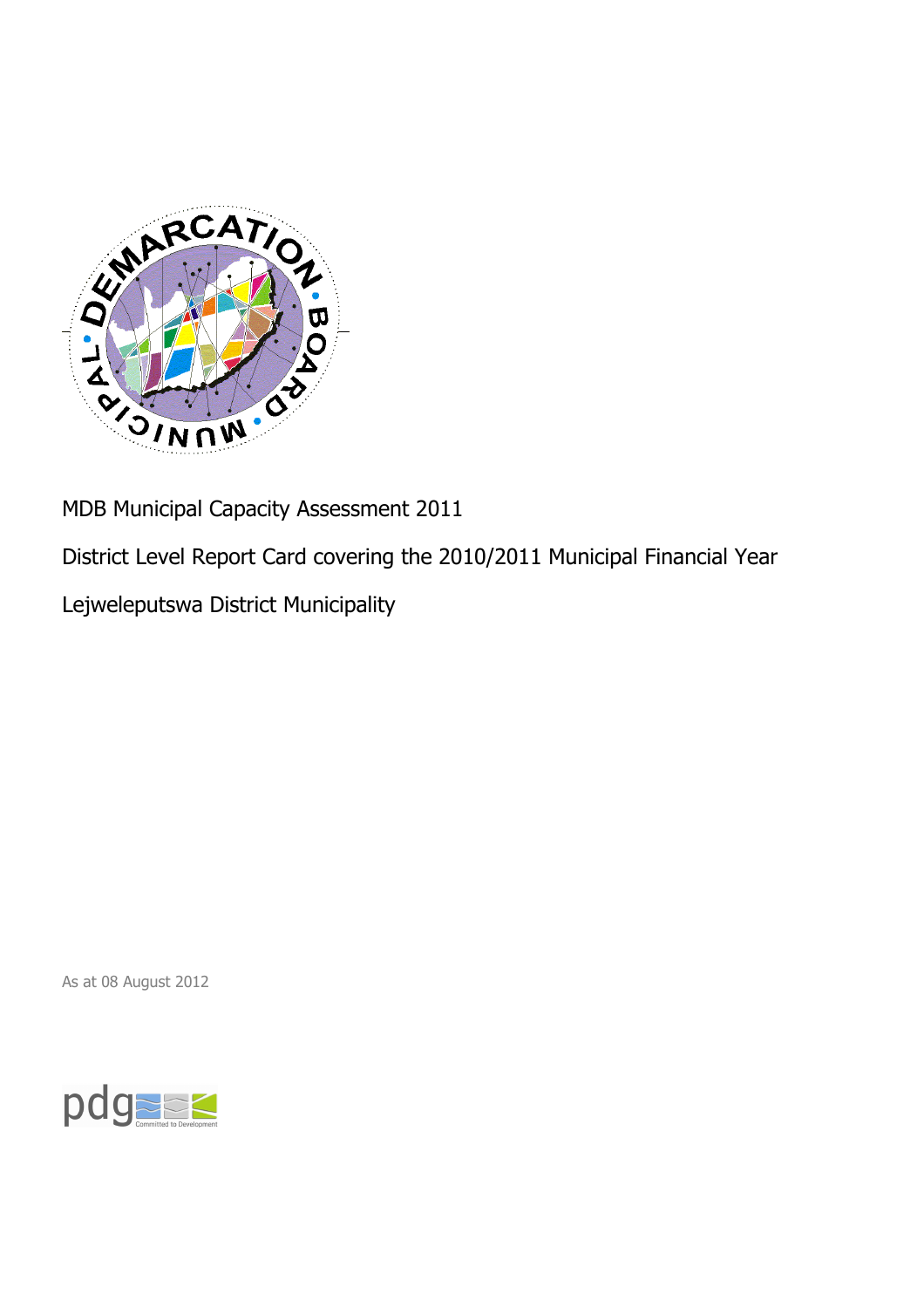## Section 1: General Information

## **Introduction**

The MDB's Municipal Capacity Assessments 2011 aims to collect and analyse capacity information from all municipalities in the country. A key output of the assessments is the development and distribution of a District Level Report Card to each district and its local municipalities. This document represents Lejweleputswa District Municipality's Report Card and provides useful analytical insight into capacity amongst all the municipalities that make up this district.

For the purposes of Capacity Assessments, municipalities are divided into the following 7 categories which are essentially sub-categories of the A, B and C categories identified in the constitution:

- A: Metros
- B1: Secondary cities: the local municipalities with the largest budgets
- B2: Local municipalities with a large town as core
- B3: Local municipalities with small towns, with relatively small population and significant proportion of urban population but with no large town as core
- B4: Local municipalities which are mainly rural with communal tenure and with, at most, one or two small towns in their area
- C1: District municipalities which are not water services authorities
- C2: District municipalities which are water services authorities

It should be noted that the categorisations have been widely used by DCoG and National Treasury for analytical purposes. These categorisations primarily serve to illustrate the structure of local government and assess the impact of policy decisions.

Using this methodology, the municipalities in this district are categorised as per the table below.

#### Municipalities in this District

| <b>Municipality Name</b>            | <b>Municipal Manager</b>       | MDB Code         | Category       |
|-------------------------------------|--------------------------------|------------------|----------------|
| Lejweleputswa District Municipality |                                | DC <sub>18</sub> | C1             |
| Masilonyana Local Municipality      | Mr Mpakane                     | <b>FS181</b>     | B <sub>3</sub> |
| <b>Tokologo Local Municipality</b>  | Leaoa Motlatsi Arnold Mofokeng | <b>FS182</b>     | B <sub>3</sub> |
| Tswelopele Local Municipality       | Joseph Motlhale                | <b>FS183</b>     | B <sub>3</sub> |
| Matjhabeng Local Municipality       | Peter Sello Sefuthi            | <b>FS184</b>     | B <sub>1</sub> |
| Nala Local Municipality             |                                | <b>FS185</b>     | B <sub>3</sub> |

#### Reporting period and data sources

This Report Card covers the 2010/2011 Municipal Financial Year and largely relies on data from the following sources:

| Source                                                        | Year    | Custodian                   | Specific data used in this assessment                                     |
|---------------------------------------------------------------|---------|-----------------------------|---------------------------------------------------------------------------|
| Completed MDB Municipal Capacity Assessment<br>Questionnaires | 2010/11 | Municipalities directly     | All                                                                       |
| Local Government Budget and Expenditure<br>Database           | 2010/11 | <b>National Treasury</b>    | Operating budget and expenditure<br>data (pre-audited as at 30 June 2012) |
| Blue Drop and Green Reports for Water Services<br>Authorities | 2010/11 | Department of Water Affairs | Blue Drop and Green Scores                                                |
| <b>Community Survey</b>                                       | 2007    | Statistics South Africa     | Household and population figures<br>(contextual data)                     |

Much of the data reflected in this report is drawn from the municipality's own completed Capacity Assessments questionnaire. Should any data reported here appear to be incorrect please inform us by sending an email to [capacity@pdg.co.za](mailto:capacity@pdg.co.za). In your email specify the municipality's details, relevant question numbers in the questionnaire and the corrections to be made.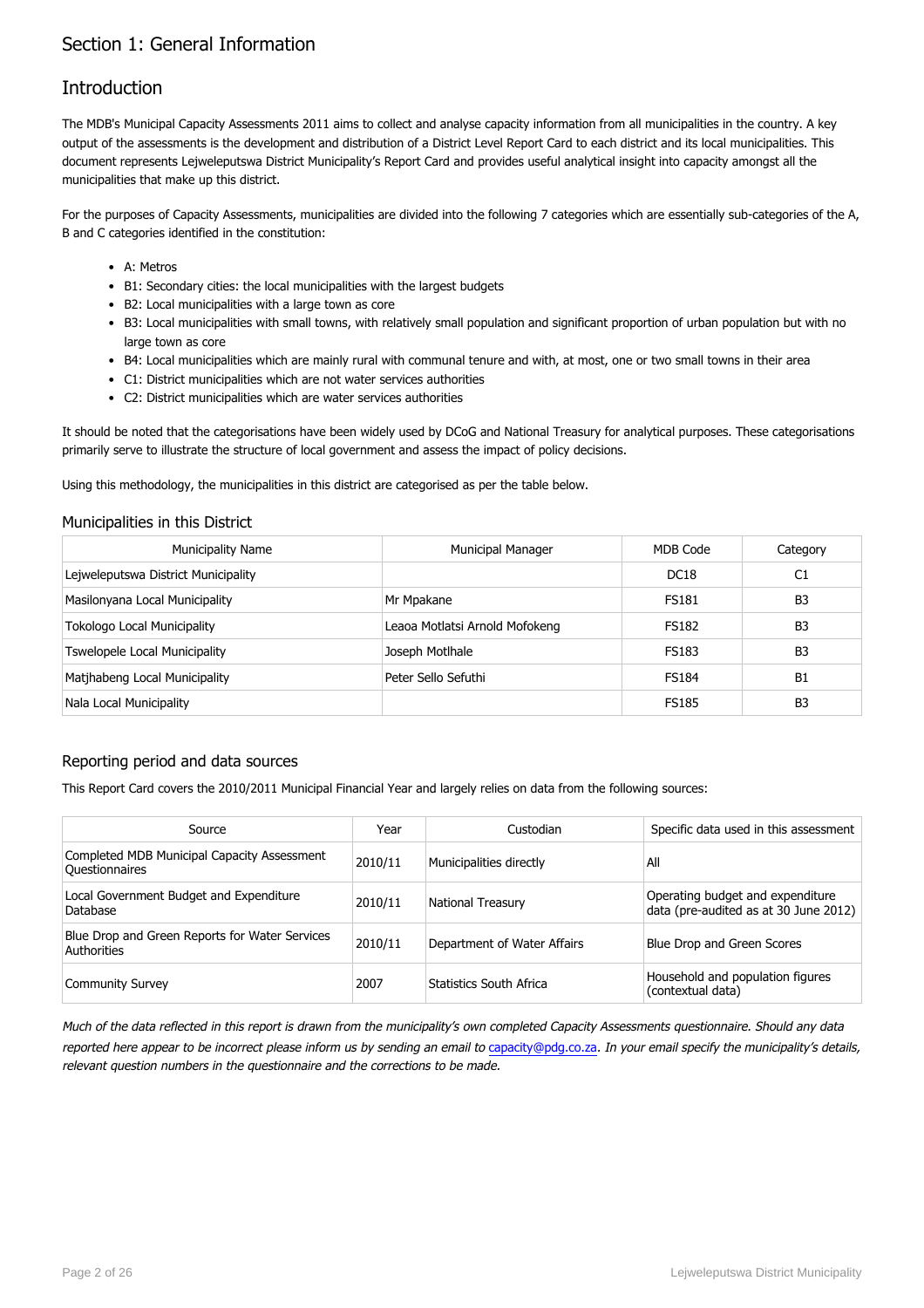# Section 2: Contextual Information

|                                      | <b>Total Operating Expenditure</b> |               |  |  |  |
|--------------------------------------|------------------------------------|---------------|--|--|--|
| <b>Municipality Name</b>             | R                                  | $\frac{0}{0}$ |  |  |  |
| Masilonyana Local Municipality       | No data                            | No data       |  |  |  |
| <b>Tokologo Local Municipality</b>   | R 93 499 000                       | 30.0%         |  |  |  |
| <b>Tswelopele Local Municipality</b> | R 116 583 000                      | 37.4%         |  |  |  |
| Matjhabeng Local Municipality        | R 1 384 000                        | 0.4%          |  |  |  |
| Nala Local Municipality              | No data                            | No data       |  |  |  |
| Lejweleputswa District Municipality  | R 99 934 000                       | 32.1%         |  |  |  |
| TOTAL:                               | R 311 400 000                      | 100.0%        |  |  |  |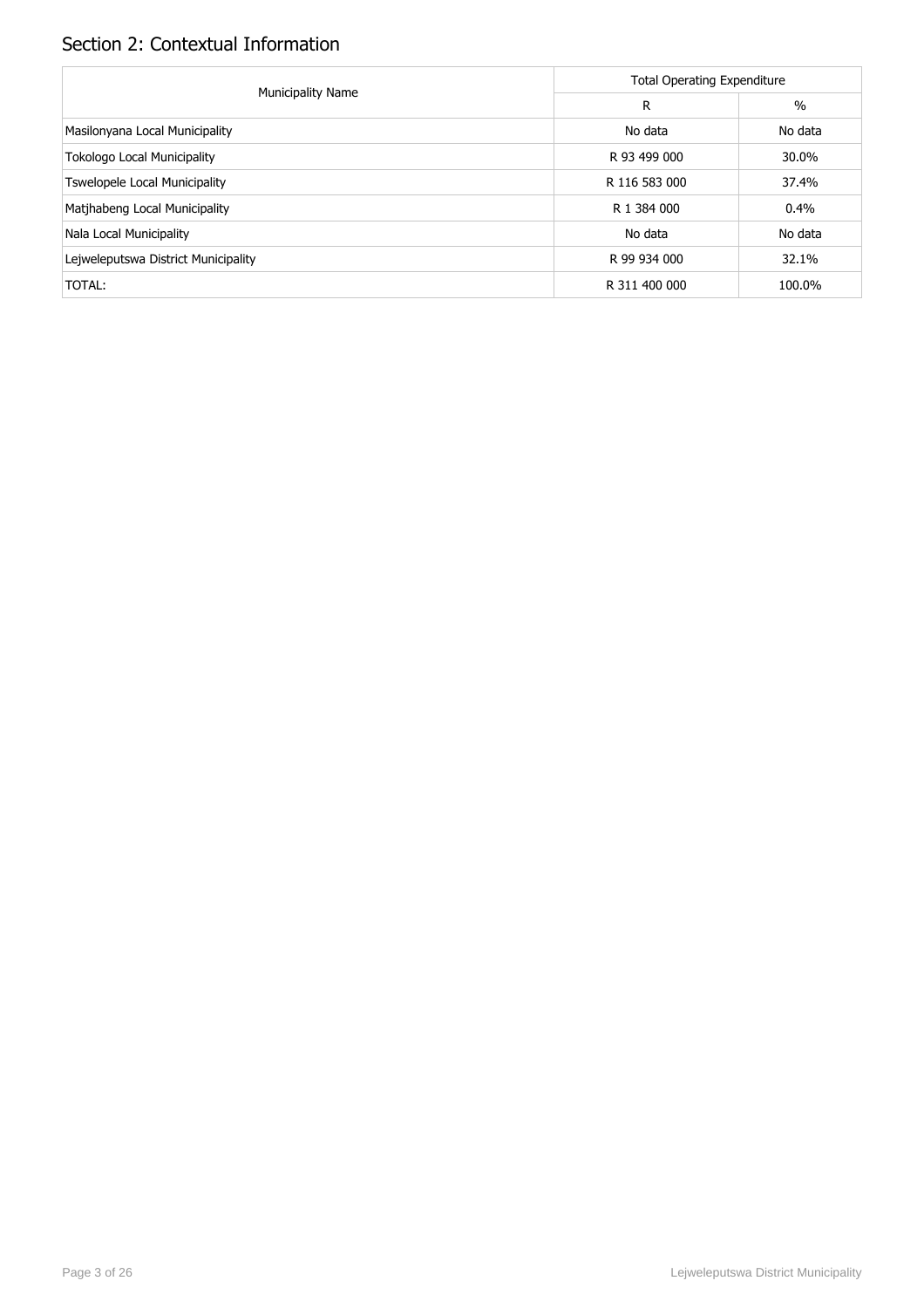# Section 3: Municipal Staffing

## Section 3.1: Staff Employment

|                         | Lejweleputswa     |                        |     | Masilonyana   |            | Tokologo               |     | <b>Tswelopele</b> |      | Matjhabeng    |            | Nala       |
|-------------------------|-------------------|------------------------|-----|---------------|------------|------------------------|-----|-------------------|------|---------------|------------|------------|
|                         | #                 | $\%$                   | #   | $\frac{0}{0}$ | #          | $\frac{0}{0}$          | #   | $\frac{0}{0}$     | #    | $\frac{0}{0}$ | #          | $\%$       |
| Posts vacant - Unfunded | No<br>data        | N <sub>o</sub><br>data | 364 | 43.2%         | No<br>data | N <sub>o</sub><br>data |     | 0.4%              | 857  | 22.6%         | No<br>data | No<br>data |
| Posts vacant - Funded   | No<br>data        | No<br>data             | 421 | 50.0%         | No<br>data | No<br>data             | 14  | 6.1%              | 1507 | 39.8%         | No<br>data | No<br>data |
| Posts filled            | <b>No</b><br>data | No.<br>data            | 57  | 6.8%          | No<br>data | N <sub>o</sub><br>data | 215 | 93.5%             | 1421 | 37.5%         | No<br>data | No<br>data |
| <b>TOTAL</b>            | No<br>data        | N <sub>o</sub><br>data | 842 | 100%          | No<br>data | No<br>data             | 230 | 100%              | 3785 | 100%          | No<br>data | No<br>data |



|                                                                     | Ğ<br>elep<br>٠Έ | Masilonyana | Tokologo | Tswelopele | Matjhabeng | Nala    |
|---------------------------------------------------------------------|-----------------|-------------|----------|------------|------------|---------|
| Total number of staff employed                                      | No data         | 421         | No data  | 215        | 2 1 7 8    | No data |
| Ratio of staff employed relative to total number of posts<br>filled | No data         | $0.0\%$     | No data  | 100%       | 60.5%      | No data |
| Ratio of staff employed to approved municipal positions             | No data         | 100%        | No data  | 93.5%      | 59.2%      | No data |

|                                                              | ā<br>흚<br>$\tilde{\vec{v}}$ | eue<br>Masilony | Tokologo | Tswelopele | Matjhabeng | Nala    |
|--------------------------------------------------------------|-----------------------------|-----------------|----------|------------|------------|---------|
| Total number of posts in organogram                          | No data                     | 785             | No data  | 230        | 3682       | No data |
| Funded vacancies as percent of all posts in organogram       | No data                     | 53.6%           | No data  | 6.1%       | 40.9%      | No data |
| Funded vacancies as percent of filled posts in<br>organogram | No data                     | Error           | No data  | 6.5%       | 114.3%     | No data |

### Section 3.2: Staff Exits

|                                                           | ᠊ᡴ<br>Έō | ā<br>त्त<br>Masil | okologo | elopele<br>m | habeng<br>Matj | Nala    |
|-----------------------------------------------------------|----------|-------------------|---------|--------------|----------------|---------|
| Total number of staff that left during the Financial Year | No data  | 12                | No data | 11           | 146            | No data |
| Percent of staff that left during the Financial Year      | No data  | 2.9%              | No data | 5.1%         | 6.7%           | No data |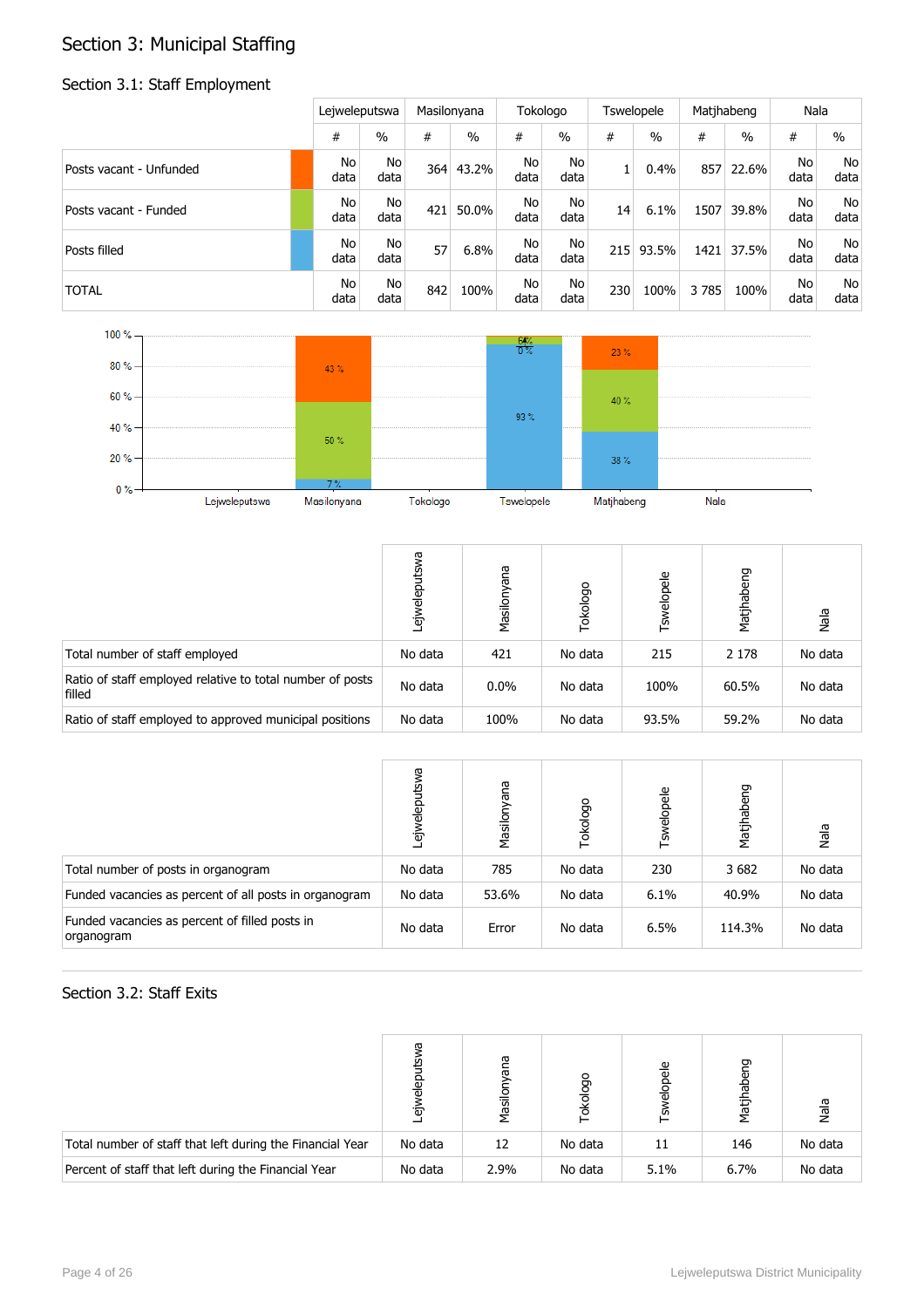|                   | Leiweleputswa     |            |                | Masilonyana | Tokologo   |            |                | <b>Tswelopele</b> |                 | Matihabeng | Nala       |            |
|-------------------|-------------------|------------|----------------|-------------|------------|------------|----------------|-------------------|-----------------|------------|------------|------------|
|                   | #                 | $\%$       | #              | $\%$        | #          | $\%$       | #              | $\frac{0}{0}$     | #               | $\%$       | #          | $\%$       |
| <b>Dismissals</b> | No<br>data        | No<br>data | $\overline{0}$ | 0.0%        | No<br>data | No<br>data | 1              | 9.1%              | 1               | 0.7%       | No<br>data | No<br>data |
| Resignations      | No<br>data        | No<br>data | $\overline{3}$ | 25.0%       | No<br>data | No<br>data | $\overline{3}$ | 27.3%             | 17              | 11.6%      | No<br>data | No<br>data |
| Retirement        | No<br>data        | No<br>data | 5              | 41.7%       | No<br>data | No<br>data | 3              | 27.3%             | 40 <sup>1</sup> | 27.4%      | No<br>data | No<br>data |
| End of Contract   | <b>No</b><br>data | No<br>data | $\overline{4}$ | 33.3%       | No<br>data | No<br>data | $\mathbf 0$    | 0.0%              | 45              | 30.8%      | No<br>data | No<br>data |
| Other             | No<br>data        | No<br>data | No<br>data     | No<br>data  | No<br>data | No<br>data | 4              | 36.4%             | 43              | 29.5%      | No<br>data | No<br>data |
| <b>TOTAL</b>      | No<br>data        | No<br>data | 12             | 100%        | No<br>data | No<br>data | 11             | 100%              | 146             | 100%       | No<br>data | No<br>data |



## Section 3.3: Section 57 Staffing

|                                                                                    | Lejweleputswa | Masilonyana | Tokologo | Tswelopele | Matjhabeng | Nala    |
|------------------------------------------------------------------------------------|---------------|-------------|----------|------------|------------|---------|
| Percent of Section 57 posts filled                                                 | No data       | 80.0%       | 100%     | 83.3%      | 33.3%      | No data |
| Percent of Section 57 posts vacant for more than three<br>months during MFY        | No data       | 20.0%       | $0.0\%$  | 16.7%      | 66.7%      | No data |
| Percent of Section 57 Managers that have signed<br>performance agreements in place | No data       | 75.0%       | 100%     | 100%       | 100%       | No data |
| Percent of Section 57 Managers that have signed<br>employment contracts in place   | No data       | 75.0%       | 100%     | 100%       | 100%       | No data |

#### Section 3.4: Section 57 Exits

|                                                                                | ᠬᠣ<br>흚<br>Έō | ana<br>Masilor | Tokologo | elopele<br>Гsм | Matjhabeng | Nala    |
|--------------------------------------------------------------------------------|---------------|----------------|----------|----------------|------------|---------|
| Total number of Section 57 staff that left during the<br><b>Financial Year</b> | No data       | No data        | 0        | 0              |            | No data |
| Percent of Section 57 Managers that left during the<br><b>Financial Year</b>   | No data       | No data        | 0.0%     | $0.0\%$        | 16.7%      | No data |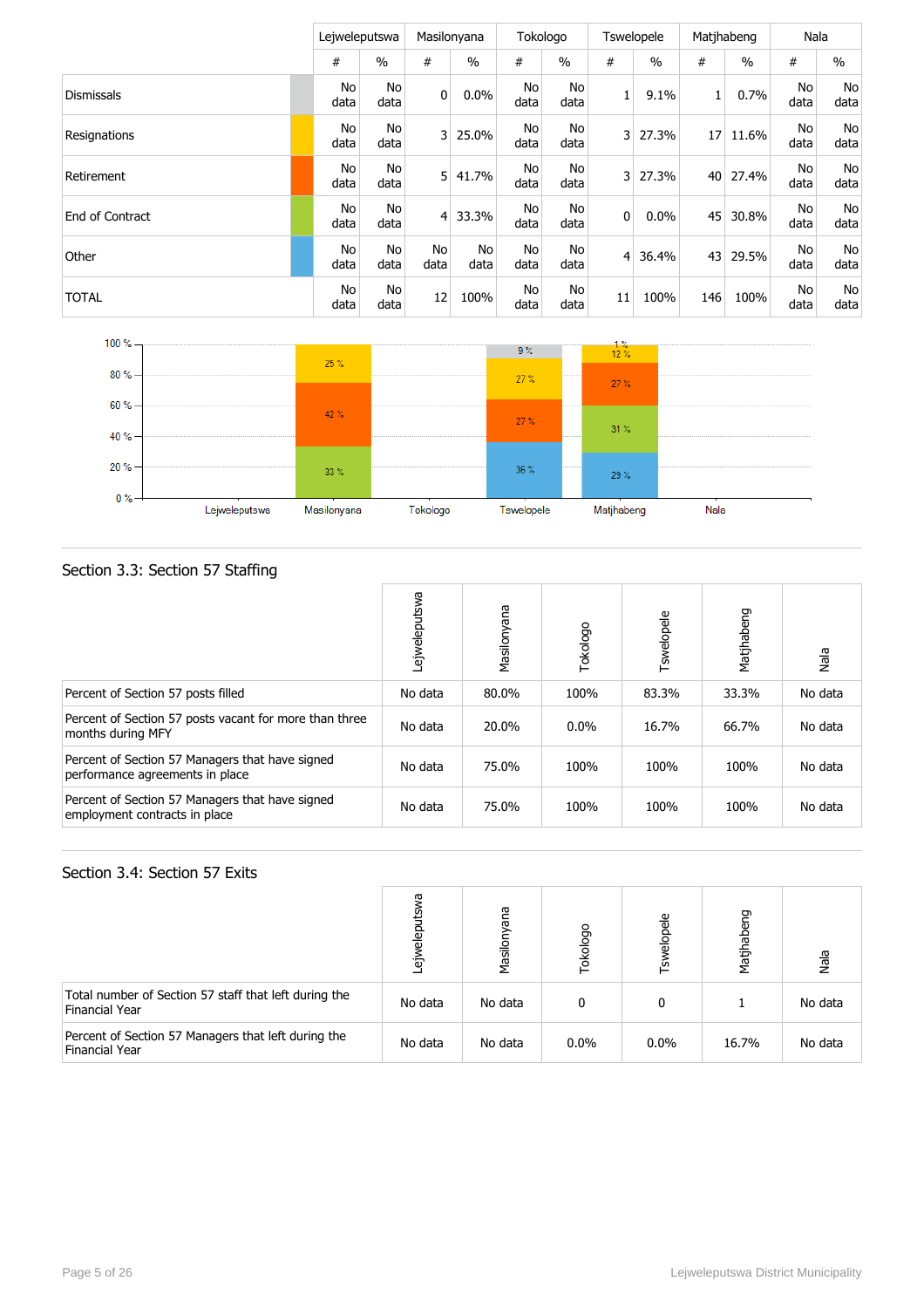#### Section 57 Manager that left due to:

|                        |   |            | Leiweleputswa | Masilonyana            |                   |   | Tokologo                 | <b>Tswelopele</b> |               | Matjhabeng  |               | Nala       |               |
|------------------------|---|------------|---------------|------------------------|-------------------|---|--------------------------|-------------------|---------------|-------------|---------------|------------|---------------|
|                        | # |            | $\frac{0}{0}$ | #                      | $\frac{0}{0}$     | # | $\frac{0}{0}$            | #                 | $\frac{0}{0}$ | #           | $\frac{0}{0}$ | #          | $\frac{0}{0}$ |
| <b>Dismissals</b>      |   | No<br>data | No<br>data    | No<br>data             | <b>No</b><br>data | 0 | $\overline{\phantom{a}}$ | $\mathbf{0}$      |               | 0           | $0.0\%$       | No<br>data | No<br>data    |
| Resignations           |   | No<br>data | No<br>data    | No<br>data             | <b>No</b><br>data | 0 | $\overline{\phantom{a}}$ | $\mathbf{0}$      |               |             | 100%          | No<br>data | No<br>data    |
| Retirement             |   | No<br>data | No<br>data    | N <sub>o</sub><br>data | No<br>data        | 0 | $\overline{\phantom{a}}$ | $\mathbf{0}$      |               | 0           | $0.0\%$       | No<br>data | No<br>data    |
| End of Contract Period |   | No<br>data | No<br>data    | <b>No</b><br>data      | No<br>data        | 0 | $\blacksquare$           | 0                 |               | $\mathbf 0$ | $0.0\%$       | No<br>data | No<br>data    |
| Other                  |   | No<br>data | No<br>data    | <b>No</b><br>data      | No<br>data        | 0 | $\overline{\phantom{a}}$ | No<br>data        | No<br>data    | $\mathbf 0$ | $0.0\%$       | No<br>data | No<br>data    |
| <b>TOTAL</b>           |   | No<br>data | No<br>data    | No<br>data             | <b>No</b><br>data | 0 | $\overline{\phantom{a}}$ | 0                 |               |             | 100%          | No<br>data | No<br>data    |



| seecron sist starting stand in stille                                                  |               |             |          |            |              |         |
|----------------------------------------------------------------------------------------|---------------|-------------|----------|------------|--------------|---------|
|                                                                                        | Lejweleputswa | Masilonyana | Tokologo | Tswelopele | Matjhabeng   | Nala    |
| Professional staff as percent of total staff                                           | No data       | No data     | No data  | 3.7%       | No data      | No data |
| Number of staff: Registered Professional Engineers                                     | No data       | No data     | 1        | 0          | $\mathbf{0}$ | No data |
| Number of staff: Technologists                                                         | No data       | No data     | 0        | 0          | 9            | No data |
| Number of staff: Technicians                                                           | No data       | No data     | 0        | 2          | 6            | No data |
| Number of staff: Registered Planners                                                   | No data       | No data     | 2        | 1          | $\mathbf{0}$ | No data |
| Number of staff: Chartered Accountants                                                 | No data       | No data     | 0        | 0          | 0            | No data |
| Number of staff: Registered with the Institute of<br><b>Municipal Finance Officers</b> | No data       | No data     | 0        |            | 0            | No data |
| Number of staff: Professional staff                                                    | No data       | No data     | 50       | 8          | No data      | No data |
| Number of Registered engineers per 10,000 population                                   | No data       | No data     | 0        | 0          | 0            | No data |
| Number of Technologists per 10,000 population                                          | No data       | No data     | 0        | 0          | $\mathbf{0}$ | No data |
| Number of Technicians per 10,000 population                                            | No data       | No data     | 0        | 0          | 0            | No data |
| Number of Registered planners per 10,000 population                                    | No data       | No data     | 1        | 0          | 0            | No data |

#### Section 3.5: Staffing Skills Profile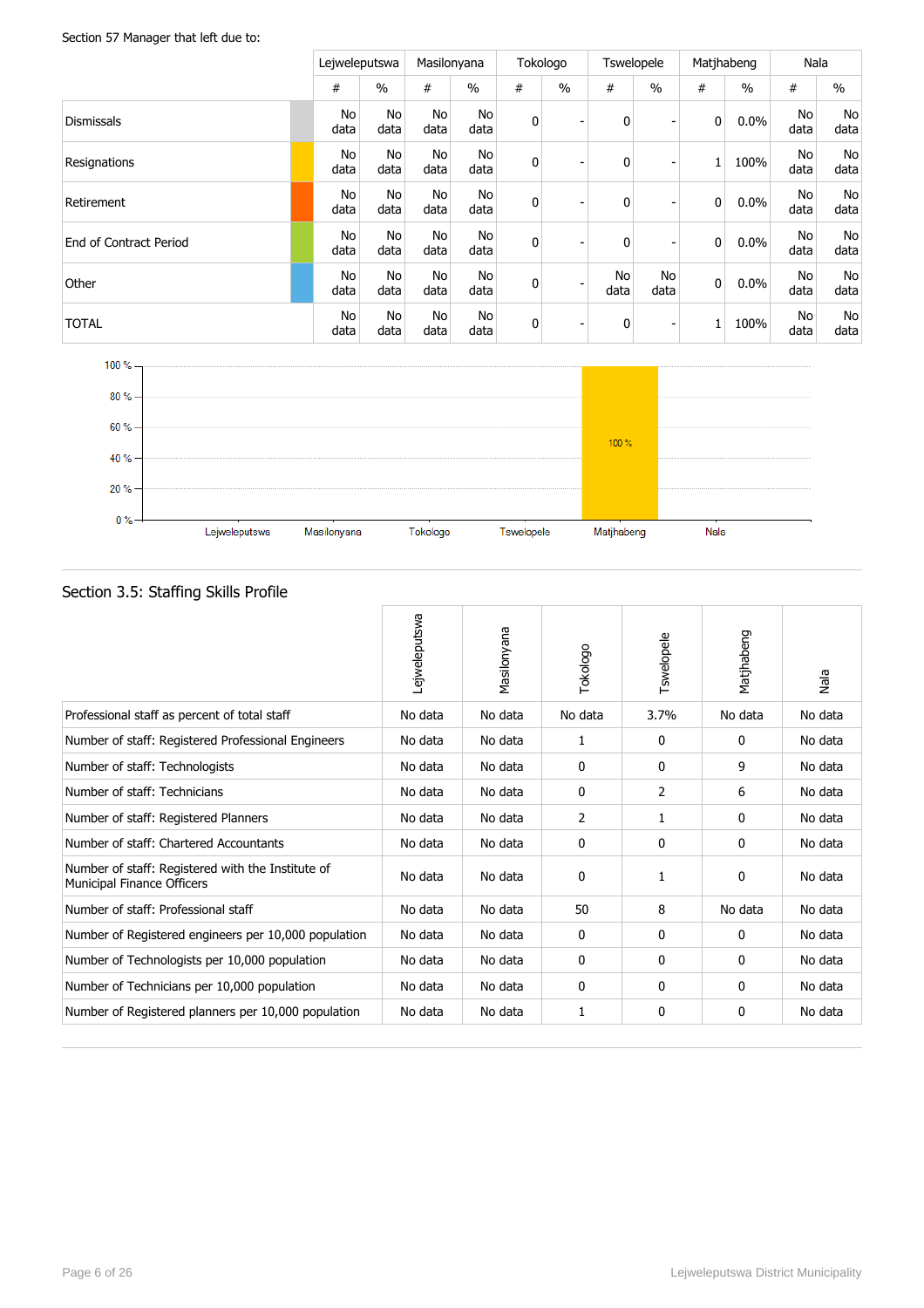# Section 4: Distribution by Function

| <b>Function Performed</b>            | Lejweleputswa | Masilonyana | Tokologo | Tswelopele | Matjhabeng | Nala    |
|--------------------------------------|---------------|-------------|----------|------------|------------|---------|
| Governance and Administration        | Yes           | Yes         | Yes      | Yes        | Yes        | Yes     |
| <b>Water Services</b>                | <b>No</b>     | Yes         | Yes      | Yes        | Yes        | No data |
| Electricity and Gas Reticulation     | No data       | Yes         | No data  | Yes        | Yes        | No data |
| <b>Municipal Transport</b>           | No data       | <b>No</b>   | No data  | No         | No data    | No data |
| Waste Management                     | No data       | Yes         | No data  | Yes        | Yes        | No data |
| Roads and Stormwater Systems         | No data       | Yes         | No data  | Yes        | Yes        | No data |
| <b>Community and Social Services</b> | <b>No</b>     | Yes         | No data  | Yes        | Yes        | No data |
| Planning and Development             | No data       | Yes         | No data  | Yes        | No         | No data |
| <b>Emergency Services</b>            | No data       | No          | No data  | No         | Yes        | No data |
| Municipal Health                     | No            | No          | No data  | Yes        | No         | No data |
| Primary Health Care                  | No data       | No          | No data  | No         | No data    | No data |
| <b>Environmental Management</b>      | No data       | No          | No data  | No         | No data    | No data |
| Economic Development                 | <b>No</b>     | Yes         | No data  | Yes        | No         | No data |
| Housing                              | No data       | Yes         | No data  | Yes        | Yes        | No data |
| <b>Traffic and Policing</b>          | No data       | No          | No data  | Yes        | No data    | No data |

## Staff Distribution by Function

|                                  | Lejweleputswa | Masilonyana | Tokologo | Tswelopele | Matjhabeng | Nala    |
|----------------------------------|---------------|-------------|----------|------------|------------|---------|
| Governance and Administration    | No data       | 9.9%        | No data  | 41.4%      | No data    | No data |
| <b>Water Services</b>            | N/A           | 38.5%       | No data  | 6.0%       | 28.5%      | No data |
| Electricity and Gas Reticulation | No data       | 1.0%        | No data  | 3.0%       | 7.3%       | No data |
| <b>Municipal Transport</b>       | No data       | N/A         | No data  | N/A        | No data    | No data |
| Waste Management                 | No data       | 37.0%       | No data  | No data    | 52.6%      | No data |
| Roads and Stormwater Systems     | No data       | No data     | No data  | 23.3%      | 9.1%       | No data |
| Community and Social Services    | N/A           | 9.9%        | No data  | 12.8%      | No data    | No data |
| Planning and Development         | No data       | No data     | No data  | 5.3%       | N/A        | No data |
| <b>Emergency Services</b>        | No data       | N/A         | No data  | N/A        | No data    | No data |
| Municipal Health                 | N/A           | N/A         | No data  | 0.0%       | N/A        | No data |
| Primary Health Care              | No data       | N/A         | No data  | N/A        | No data    | No data |
| <b>Environmental Management</b>  | No data       | N/A         | No data  | N/A        | No data    | No data |
| Economic Development             | N/A           | 0.5%        | No data  | 1.5%       | N/A        | No data |
| Housing                          | No data       | 3.1%        | No data  | 5.3%       | 2.4%       | No data |
| <b>Traffic and Policing</b>      | No data       | N/A         | No data  | 1.5%       | No data    | No data |
|                                  | 100 %         | 100 %       | 100 %    | 100 %      | 100 %      | 100 %   |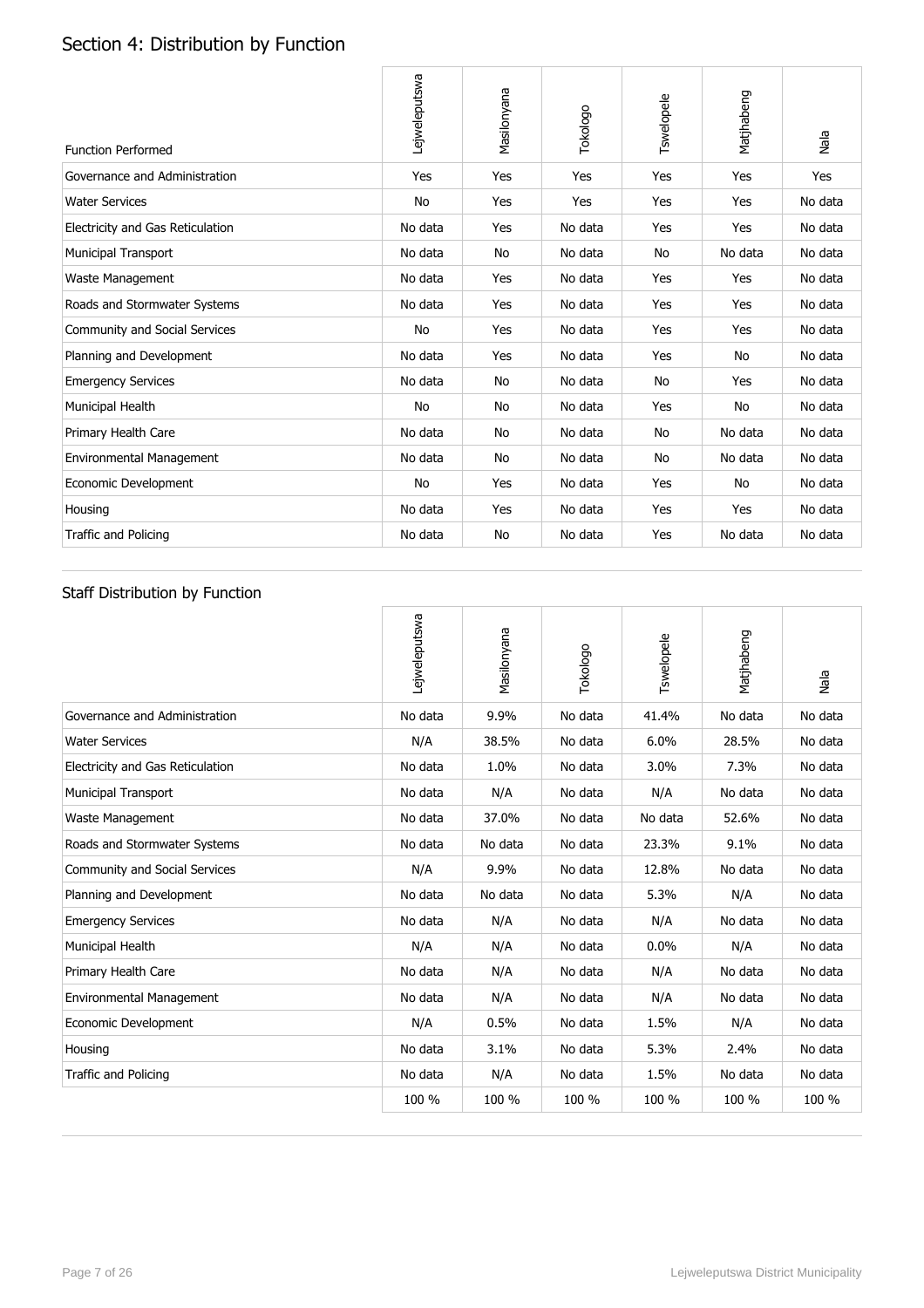### Operating Expenditure Distribution by Function

|                                  | Lejweleputswa | Masilonyana | Tokologo | Tswelopele | Matjhabeng | Nala    |
|----------------------------------|---------------|-------------|----------|------------|------------|---------|
| Governance and Administration    | 76.3%         | No data     | 34.9%    | 48.3%      | 66.4%      | No data |
| <b>Water Services</b>            | 0.0%          | No data     | 15.7%    | 10.6%      | 16.2%      | No data |
| Electricity and Gas Reticulation | 0.0%          | No data     | 15.8%    | 18.3%      | 17.1%      | No data |
| <b>Municipal Transport</b>       | 0.0%          | No data     | $0.0\%$  | 0.0%       | 0.0%       | No data |
| Waste Management                 | 0.0%          | No data     | 21.6%    | 6.4%       | 0.0%       | No data |
| Roads and Stormwater Systems     | 0.0%          | No data     | 0.0%     | 6.5%       | 0.0%       | No data |
| Community and Social Services    | 3.8%          | No data     | 11.3%    | 9.3%       | 0.0%       | No data |
| Planning and Development         | 0.0%          | No data     | 0.0%     | 0.0%       | 0.0%       | No data |
| <b>Emergency Services</b>        | 0.0%          | No data     | 0.0%     | 0.1%       | 0.0%       | No data |
| Municipal Health                 | 0.0%          | No data     | 0.0%     | 0.0%       | 0.0%       | No data |
| Primary Health Care              | 0.0%          | No data     | 0.0%     | 0.0%       | 0.0%       | No data |
| <b>Environmental Management</b>  | 9.4%          | No data     | 0.0%     | 0.0%       | 0.0%       | No data |
| Economic Development             | 10.5%         | No data     | 0.0%     | 0.0%       | 0.0%       | No data |
| Housing                          | 0.0%          | No data     | 0.0%     | 0.0%       | 0.0%       | No data |
| <b>Traffic and Policing</b>      | 0.0%          | No data     | 0.7%     | 0.5%       | 0.3%       | No data |
|                                  | 100 %         | 100 %       | 100 %    | 100 %      | 100 %      | 100 %   |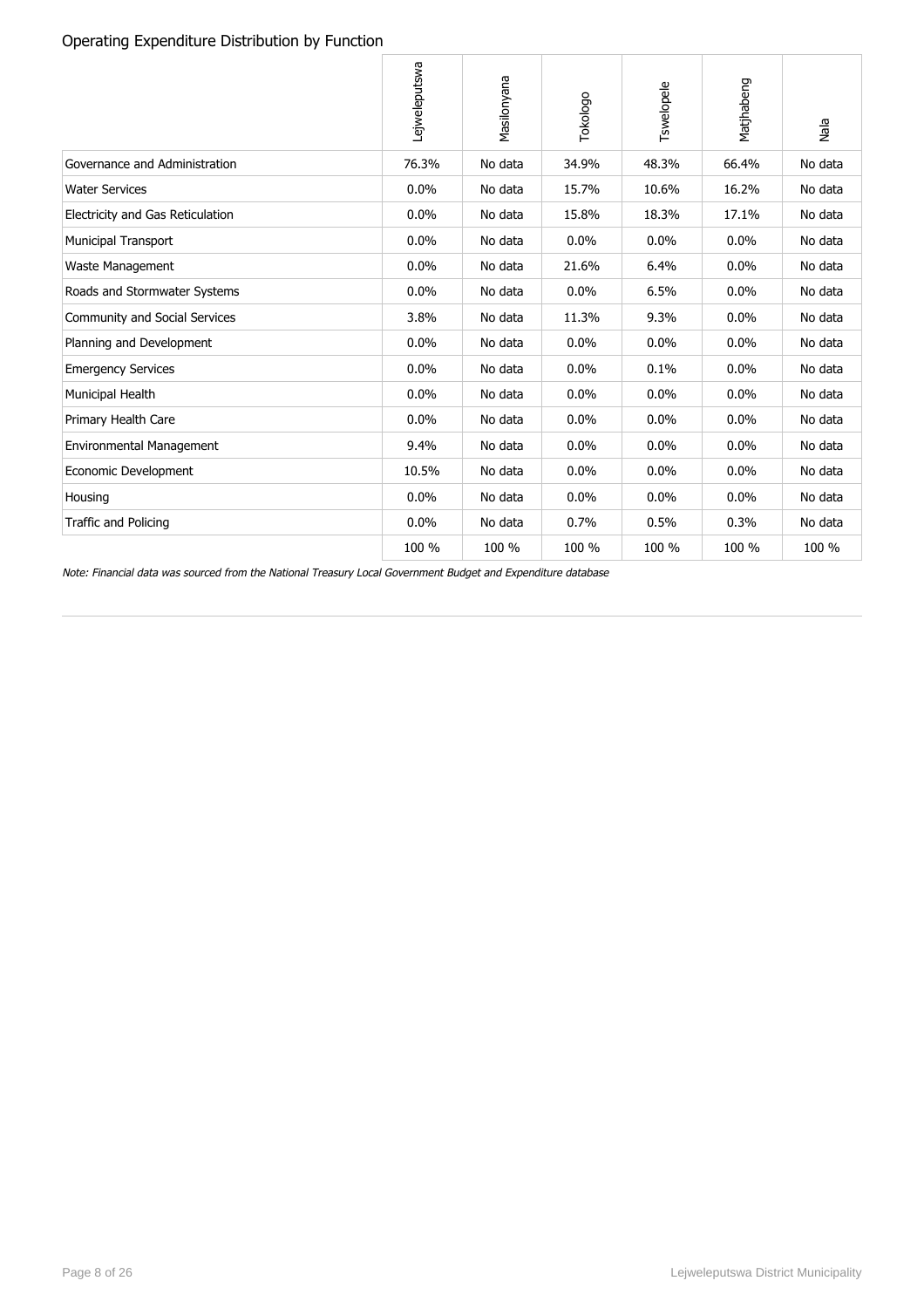## Section 5: Governance and Administration

|                                     |     | ω<br>ത<br>jēs | ႙   | ω   | ರಾ<br>᠊ᢆᢆᢆ<br>latj | ala |
|-------------------------------------|-----|---------------|-----|-----|--------------------|-----|
| Municipality performs this function | Yes | Yes           | Yes | Yes | Yes                | Yes |

#### Resources

|                                             | ᡴᠣ<br>읆<br>Έ | ana<br>Masil | okologo | elopele<br>۲s             | Matjhabeng | Nala    |
|---------------------------------------------|--------------|--------------|---------|---------------------------|------------|---------|
| Staff per 10,000 population                 | No data      | 2.3720       | No data | 13.5411                   | No data    | No data |
| Operating Expenditure per 10,000 population | R 1 191 730  | No data      |         | R 15 309 788 R 13 859 960 | R 22 690   | No data |

## Staffing Skills Profile

|                                                                                        | Б<br>읆<br>$\tilde{\vec{v}}$ | Γã<br>ᡕᢐ<br>Masilor | Tokologo | Tswelopele | Matjhabeng | Nala    |
|----------------------------------------------------------------------------------------|-----------------------------|---------------------|----------|------------|------------|---------|
| Percent of staff that are professional (i.e. have at least<br>an undergraduate degree) | No data                     | 36.8%               | No data  | 14.5%      | No data    | No data |
| Percent of posts vacant                                                                | No data                     | 12.4%               | No data  | 9.8%       | No data    | No data |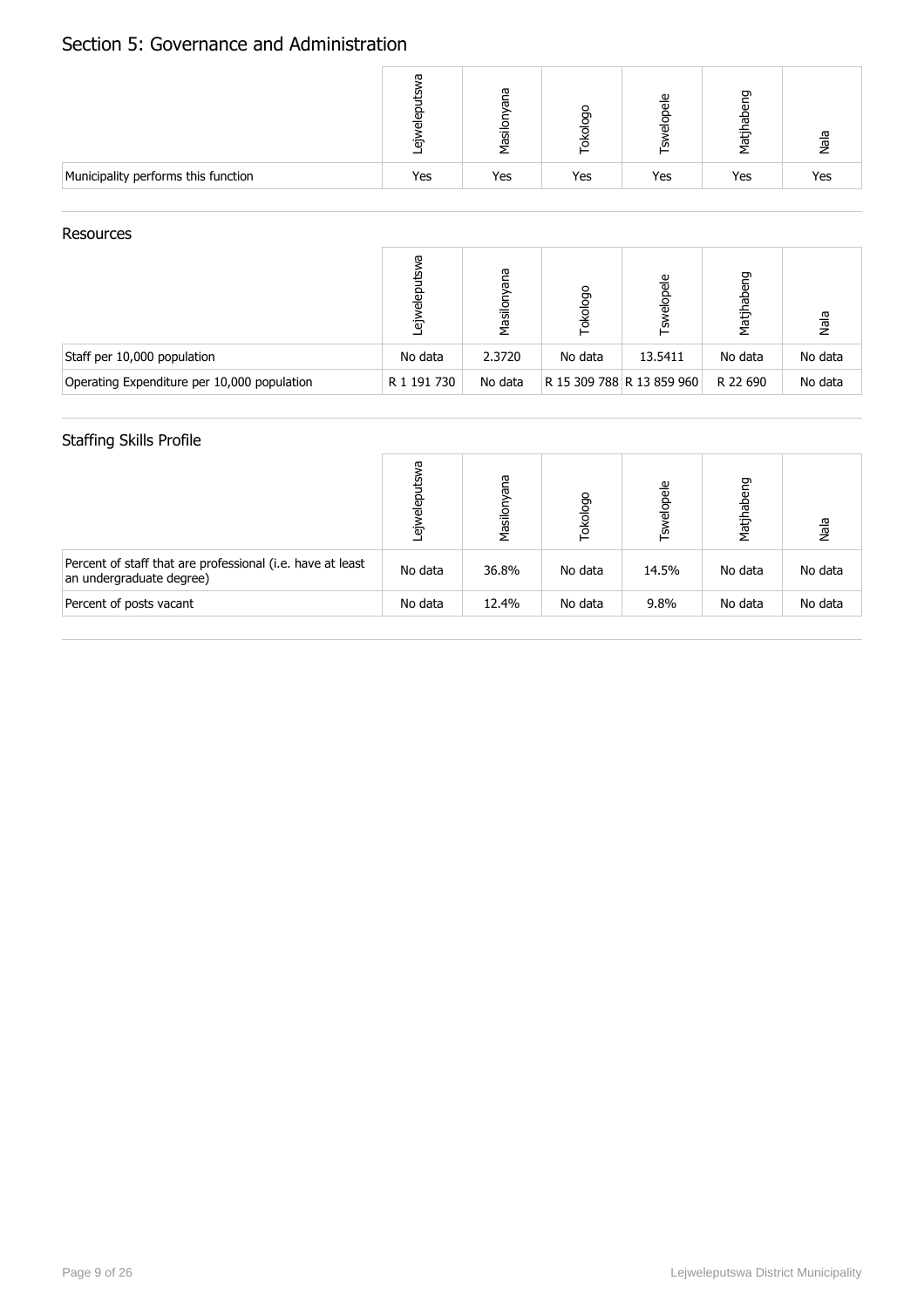## Section 6: Water Services

|                                          | æ<br>$rac{\overline{a}}{a}$<br>هَ | ana<br>Masilony | Tokologo | Tswelopele | Matjhabeng | Nala      |
|------------------------------------------|-----------------------------------|-----------------|----------|------------|------------|-----------|
| Municipality performs this function      | No                                | Yes             | Yes      | Yes        | Yes        | No        |
| Municipality is water services authority | No                                | Yes             | Yes      | Yes        | Yes        | No data   |
| Municipality is water services provider  | No                                | Yes             | Yes      | Yes        | No         | <b>No</b> |

#### Resources

|                                             | ᡴᠦ<br>Έσ | ā<br>ъ<br>Masilo | okologo     | $\frac{e}{\sigma}$<br>흥<br>'n, | Matjhabeng | Nala    |
|---------------------------------------------|----------|------------------|-------------|--------------------------------|------------|---------|
| Staff per 10,000 population                 | N/A      | 9.2383           | No data     | 1.9696                         | 7.2587     | No data |
| Operating Expenditure per 10,000 population | R 0      | No data          | R 6 896 487 | R 3 047 985                    | R 5 530    | No data |

## Staffing Skills Profile

|                                                                                        | Lejweleputswa | Masilonyana | Tokologo | Tswelopele | Matjhabeng | Nala    |
|----------------------------------------------------------------------------------------|---------------|-------------|----------|------------|------------|---------|
| Percent of staff that are professional (i.e. have at least<br>an undergraduate degree) | N/A           | 6.8%        | No data  | 12.5%      | 1.7%       | No data |
| Percent of posts vacant                                                                | N/A           | 20.0%       | No data  | 11.1%      | 39.1%      | No data |
| Number of Registered Professional Engineers                                            | N/A           | No data     | No data  | No data    | 0          | No data |
| Number of Technologists                                                                | N/A           | No data     | No data  | 0          | 2          | No data |
| Number of Technicians                                                                  | N/A           | 3           | No data  |            | 2          | No data |
| Number of Registered Professional Engineers per 10,000<br>population                   | N/A           | No data     | No data  | No data    | 0.00       | No data |
| Number of Technologists per 10,000 population                                          | N/A           | No data     | No data  | 0.00       | 0.05       | No data |
| Number of Technicians per 10,000 population                                            | N/A           | 0.37        | No data  | 0.25       | 0.05       | No data |

|                                                                                          | Lejweleputswa | Masilonyana | Tokologo | Tswelopele | Matjhabeng | Nala    |
|------------------------------------------------------------------------------------------|---------------|-------------|----------|------------|------------|---------|
| Was the WSDP adopted by Council as at 30 June 2011                                       | N/A           | No data     | No data  | Yes        | No         | N/A     |
| Percent of population with at least basic access to water                                | N/A           | No data     | No data  | 100%       | 100.7%     | N/A     |
| Percent of population with at least basic access to<br>sanitation                        | N/A           | No data     | No data  | 100%       | 104.7%     | N/A     |
| Percent of population provided with water connection for<br>first time in 2010/2011      | N/A           | No data     | No data  | $0.0\%$    | 0.0%       | No data |
| Percent of population provided with sanitation<br>connection for first time in 2010/2011 | N/A           | No data     | No data  | $0.0\%$    | 0.1%       | No data |
| Non-revenue water                                                                        | N/A           | No data     | No data  | Error      | No data    | N/A     |
| Real losses                                                                              | N/A           | No data     | No data  | Error      | No data    | N/A     |
| <b>Blue Drop Score</b>                                                                   | N/A           | 6.5%        | 20.4%    | 54.7%      | 79.9%      | 58.9%   |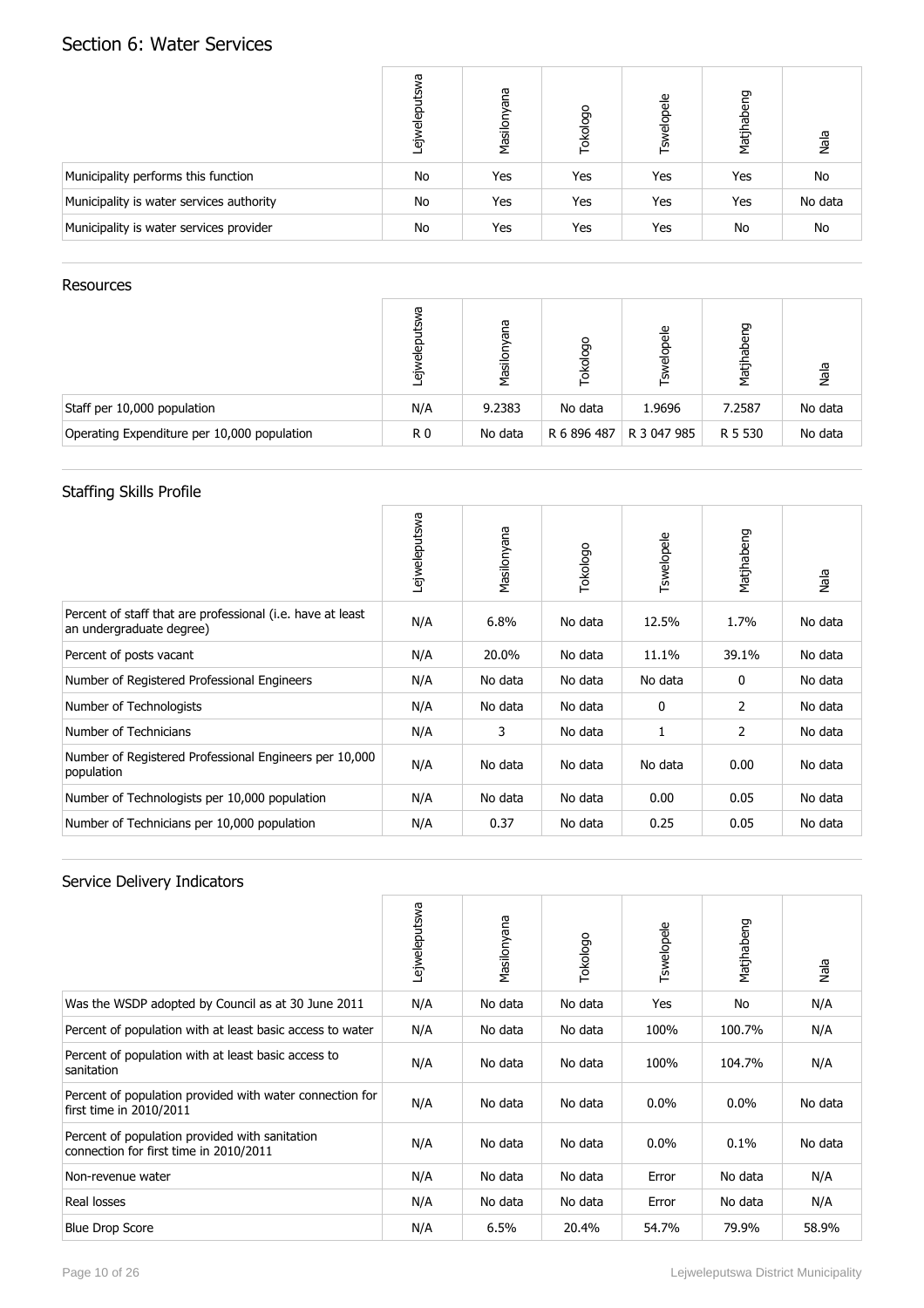| Green<br>Score<br>Dron | .<br>N/A | $0.0\%$<br>. | 0.0%<br>$\sim$ $\sim$ $\sim$ | 46.4% | 4.2%<br>ے ا | 20.4% |
|------------------------|----------|--------------|------------------------------|-------|-------------|-------|
|------------------------|----------|--------------|------------------------------|-------|-------------|-------|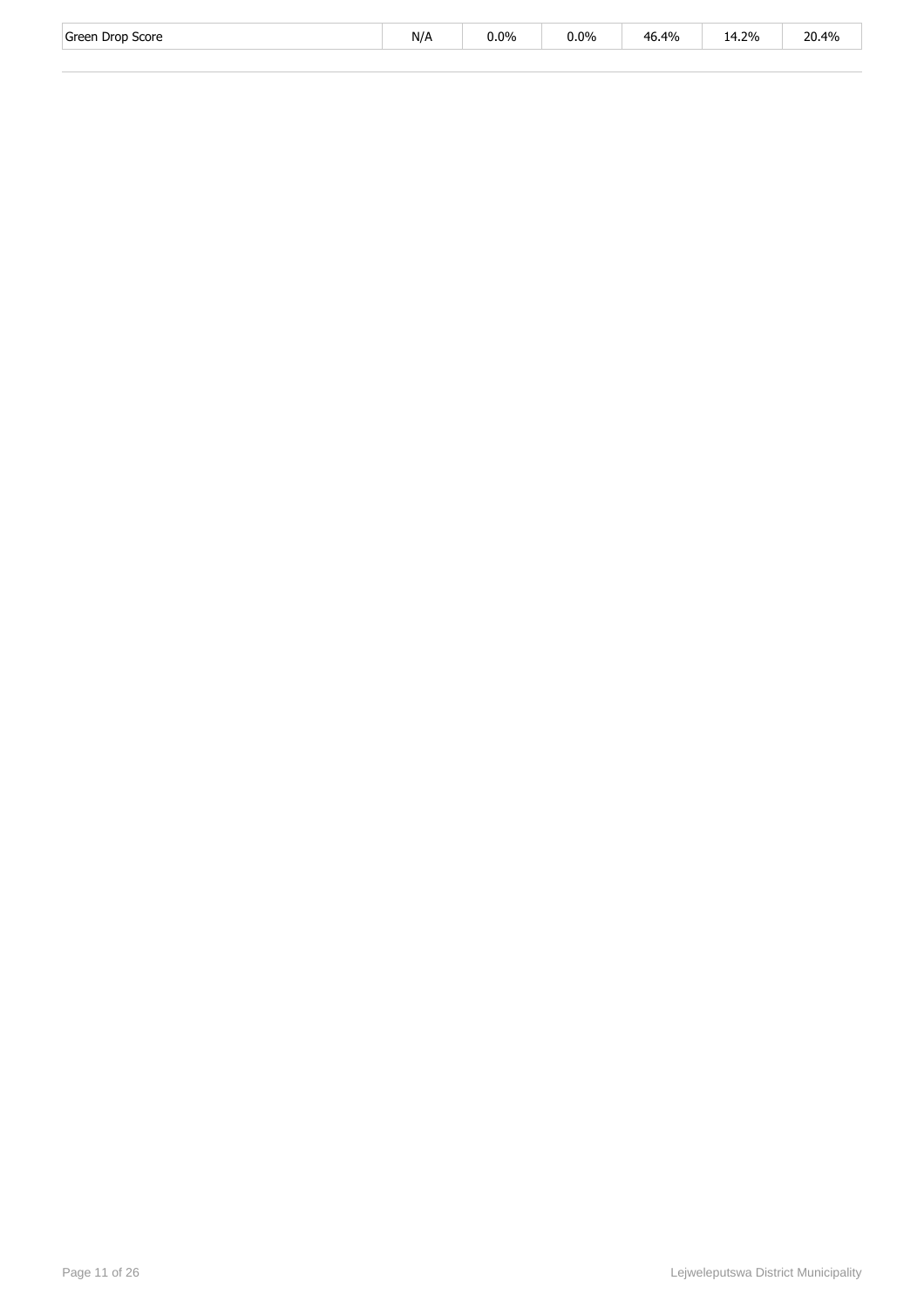# Section 7: Electricity and Gas Reticulation

| Municipality performs this function | ā<br>$rac{1}{2}$<br>.<br>__ | ana<br>Masilor | okologo | elopele<br>ے | pabeng<br>Matj <sup>1</sup> | Nala |
|-------------------------------------|-----------------------------|----------------|---------|--------------|-----------------------------|------|
| Electricity                         | No                          | Yes            | No      | Yes          | Yes                         | No   |
| Street lighting                     | No                          | Yes            | No      | Yes          | Yes                         | No   |

#### Resources

|                                             | ᡕᢐ<br>ಹ<br>Έσ  | ā<br>ౚ<br>Masil | okologo     | elopele<br>ے∟ | pabeng<br>Matjh | Nala    |
|---------------------------------------------|----------------|-----------------|-------------|---------------|-----------------|---------|
| Staff per 10,000 population                 | No data        | 0.2497          | No data     | 0.9848        | 1.8517          | No data |
| Operating Expenditure per 10,000 population | R <sub>0</sub> | No data         | R 6 931 664 | R 5 245 341   | R 5 851         | No data |

## Staffing Skills Profile

|                                                                                        | Lejweleputswa | Masilonyana | Tokologo | Tswelopele | Matjhabeng | Nala    |
|----------------------------------------------------------------------------------------|---------------|-------------|----------|------------|------------|---------|
| Percent of staff that are professional (i.e. have at least<br>an undergraduate degree) | No data       | 50.0%       | No data  | 25.0%      | 2.7%       | No data |
| Percent of posts vacant                                                                | No data       | 60.0%       | No data  | $0.0\%$    | 60.1%      | No data |
| Number of Registered Professional Engineers                                            | No data       | 0           | No data  | 0          | 0          | No data |
| Number of Technologists                                                                | No data       | 0           | No data  | 0          | 2          | No data |
| Number of Technicians                                                                  | No data       | 0           | No data  | 0          | 7          | No data |
| Number of Registered Professional Engineers per 10,000<br>population                   | No data       | 0.00        | No data  | 0.00       | 0.00       | No data |
| Number of Technologists per 10,000 population                                          | No data       | 0.00        | No data  | 0.00       | 0.05       | No data |
| Number of Technicians per 10,000 population                                            | No data       | 0.00        | No data  | 0.00       | 0.17       | No data |

|                                                                             | g<br>Ñ<br>흡<br>$\vec{v}$ | Masilonyana | Tokologo | Tswelopele | Matjhabeng | Nala |
|-----------------------------------------------------------------------------|--------------------------|-------------|----------|------------|------------|------|
| Percent of population that has access to electricity                        | N/A                      | No data     | N/A      | 100%       | 7.8%       | N/A  |
| Total number of new electricity connection points<br>delivered in 2010/2011 | N/A                      | No data     | N/A      | 6          | 125        | N/A  |
| Metering efficiency for electricity                                         | N/A                      | No data     | N/A      | Error      | 83.3%      | N/A  |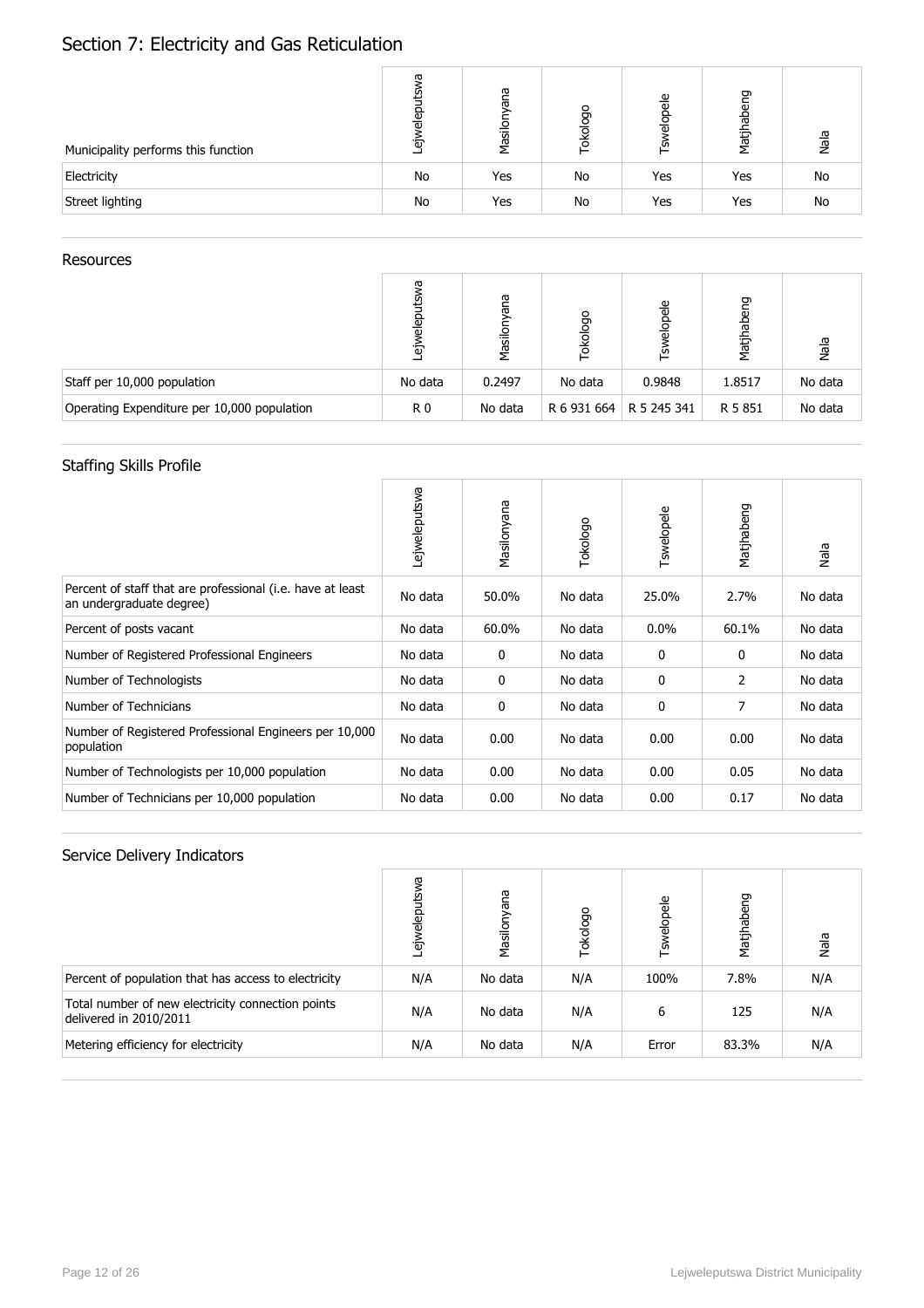# Section 8: Municipal Transport

| Municipality performs this function | ᡕᠣ<br>elep<br>هَ | eue<br>Masilony | Tokologo | <b>Tswelopele</b> | Matjhabeng | Nala      |
|-------------------------------------|------------------|-----------------|----------|-------------------|------------|-----------|
| Municipal public transport          | No               | No              | No       | No                | No         | No        |
| Municipal airports                  | No               | No              | No       | No                | No         | No        |
| Pontoons, ferries and harbours      | No               | No              | No       | No                | No         | <b>No</b> |

#### Resources

|                                             | ᡕᢐ<br>을<br>Έσ  | ā<br>ᡕᢐ<br>Nasil | okologo        | elopele<br>ے   | Matjhabeng     | Nala    |
|---------------------------------------------|----------------|------------------|----------------|----------------|----------------|---------|
| Staff per 10,000 population                 | No data        | N/A              | No data        | N/A            | No data        | No data |
| Operating Expenditure per 10,000 population | R <sub>0</sub> | N/A              | R <sub>0</sub> | R <sub>0</sub> | R <sub>0</sub> | No data |

## Staffing Skills Profile

|                                                                                        | Lejweleputswa | Masilonyana | Tokologo | Tswelopele | Matjhabeng | Nala    |
|----------------------------------------------------------------------------------------|---------------|-------------|----------|------------|------------|---------|
| Percent of staff that are professional (i.e. have at least<br>an undergraduate degree) | No data       | N/A         | No data  | N/A        | No data    | No data |
| Is this municipality the transport authority?                                          | No data       | N/A         | No data  | N/A        | No data    | No data |
| Percent of posts vacant                                                                | No data       | N/A         | No data  | N/A        | No data    | No data |
| Number of Registered Professional Engineers                                            | No data       | N/A         | No data  | N/A        | No data    | No data |
| Number of Technologists                                                                | No data       | N/A         | No data  | N/A        | No data    | No data |
| Number of Technicians                                                                  | No data       | N/A         | No data  | N/A        | No data    | No data |
| Number of Registered Planners                                                          | No data       | N/A         | No data  | N/A        | No data    | No data |
| Number of Registered Professional Engineers per 10,000<br>population                   | No data       | N/A         | No data  | N/A        | No data    | No data |
| Number of Technologists per 10,000 population                                          | No data       | N/A         | No data  | N/A        | No data    | No data |
| Number of Technicians per 10,000 population                                            | No data       | N/A         | No data  | N/A        | No data    | No data |
| Number of Registered Planners per 10,000 population                                    | No data       | N/A         | No data  | N/A        | No data    | No data |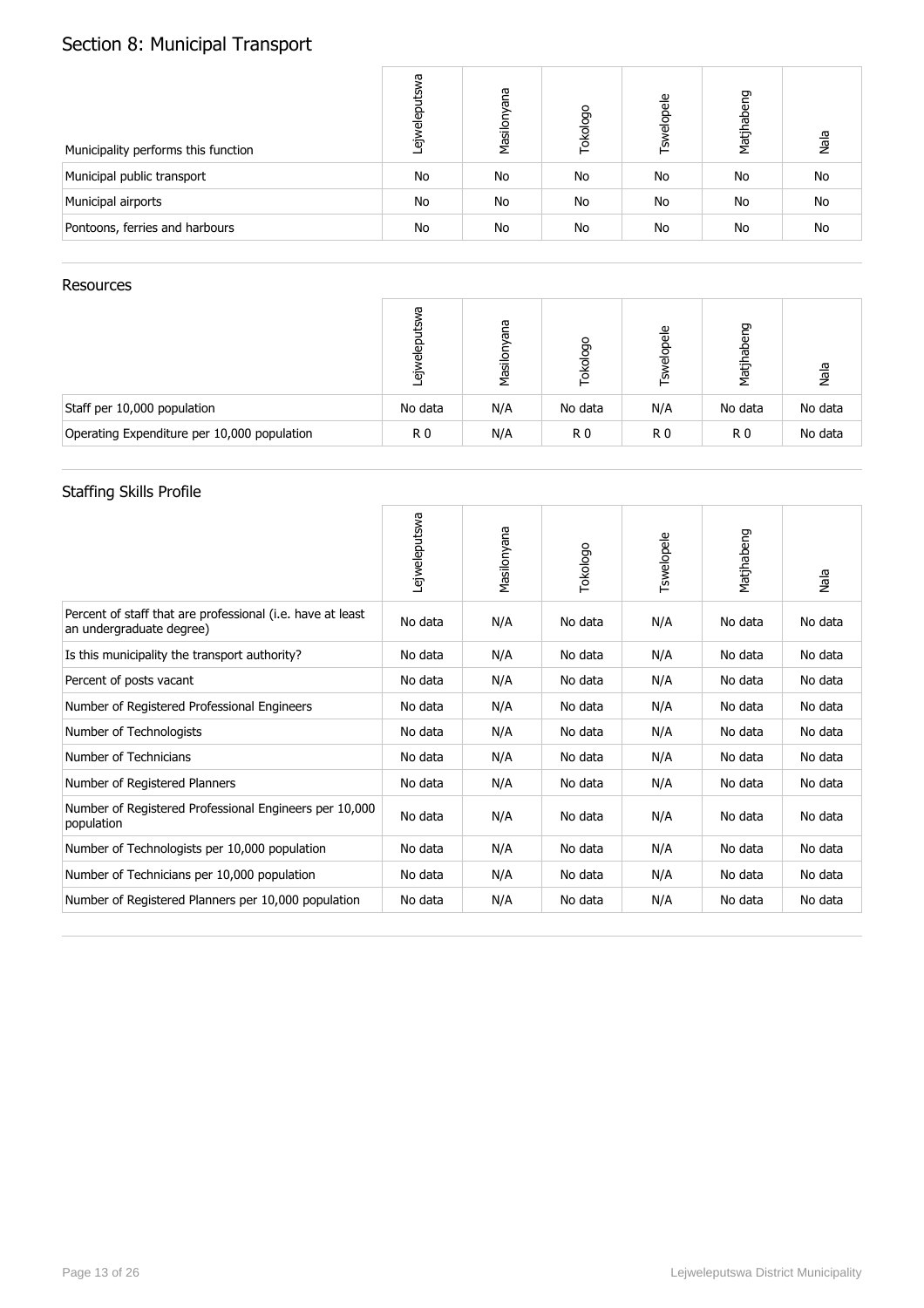# Section 9: Waste Management

| Municipality performs this function | ā<br>'n<br>elep<br>5 | eue<br>Masilony | Tokologo | Tswelopele | Matjhabeng | Nala      |
|-------------------------------------|----------------------|-----------------|----------|------------|------------|-----------|
| Refuse removal                      | No                   | Yes             | No       | Yes        | Yes        | <b>No</b> |
| Refuse dumps/solid waste disposal   | No                   | Yes             | No       | Yes        | Yes        | <b>No</b> |
| Cleansing                           | No                   | No              | No       | Yes        | Yes        | <b>No</b> |

### Resources

|                                                        | Lejweleputswa  | Masilonyana | Tokologo    | Tswelopele  | Matjhabeng     | Nala    |
|--------------------------------------------------------|----------------|-------------|-------------|-------------|----------------|---------|
| Staff per 10,000 population                            | No data        | 8.8638      | No data     | No data     | 13.3817        | No data |
| Operating Expenditure per 10,000 population            | R <sub>0</sub> | No data     | R 9 466 254 | R 1 841 101 | R <sub>0</sub> | No data |
| Does the municipality have by-laws in place            | No data        | Yes         | No data     | Yes         | Yes            | No data |
| By-laws enforced $-$ urban (yes/no)                    | No data        | No data     | No data     | Yes         | Yes            | No data |
| By-laws enforced $-$ rural (yes/no)                    | No data        | No data     | No data     | No          | No data        | No data |
| Self-assessment of how well by-laws are being enforced | No data        | No data     | No data     | Very poor   | Poor           | No data |

## Staffing Skills Profile

|                                                                                        | Lejweleputswa | Masilonyana | Tokologo | Tswelopele   | Matjhabeng | Nala    |
|----------------------------------------------------------------------------------------|---------------|-------------|----------|--------------|------------|---------|
| Percent of staff that are professional (i.e. have at least<br>an undergraduate degree) | No data       | 2.8%        | No data  | No data      | $0.0\%$    | No data |
| Percent of posts vacant                                                                | No data       | 26.8%       | No data  | $0.0\%$      | No data    | No data |
| Number of Professional Engineers                                                       | No data       | 0           | No data  | $\mathbf{0}$ | 0          | No data |
| Number of Technologists                                                                | No data       | 0           | No data  | $\mathbf{0}$ | 0          | No data |
| Number of Technicians                                                                  | No data       | 0           | No data  | 0            | 0          | No data |
| Number of Registered Professional Engineers per 10,000<br>population                   | No data       | 0.00        | No data  | 0.00         | 0.00       | No data |
| Number of Technologists per 10,000 population                                          | No data       | 0.00        | No data  | 0.00         | 0.00       | No data |
| Number of Technicians per 10,000 population                                            | No data       | 0.00        | No data  | 0.00         | 0.00       | No data |

|                                                                                                     | Lejweleputswa | Masilonyana | Tokologo | Tswelopele | Matjhabeng | Nala |
|-----------------------------------------------------------------------------------------------------|---------------|-------------|----------|------------|------------|------|
| Does the municipality have an approved Integrated<br>Waste Management Plan (IWMP)                   | N/A           | No          | N/A      | Yes        | No.        | N/A  |
| Percent of population eligible for weekly kerbside<br>collection that receive this level of service | N/A           | No data     | N/A      | 100%       | No data    | N/A  |
| Percent of municipal-owned landfill sites that are<br>registered according to ECA and Waste Act     | N/A           | 20.0%       | N/A      | 50.0%      | 100%       | N/A  |
| Percent of waste recycled                                                                           | N/A           | No data     | N/A      | $0.0\%$    | 0.0%       | N/A  |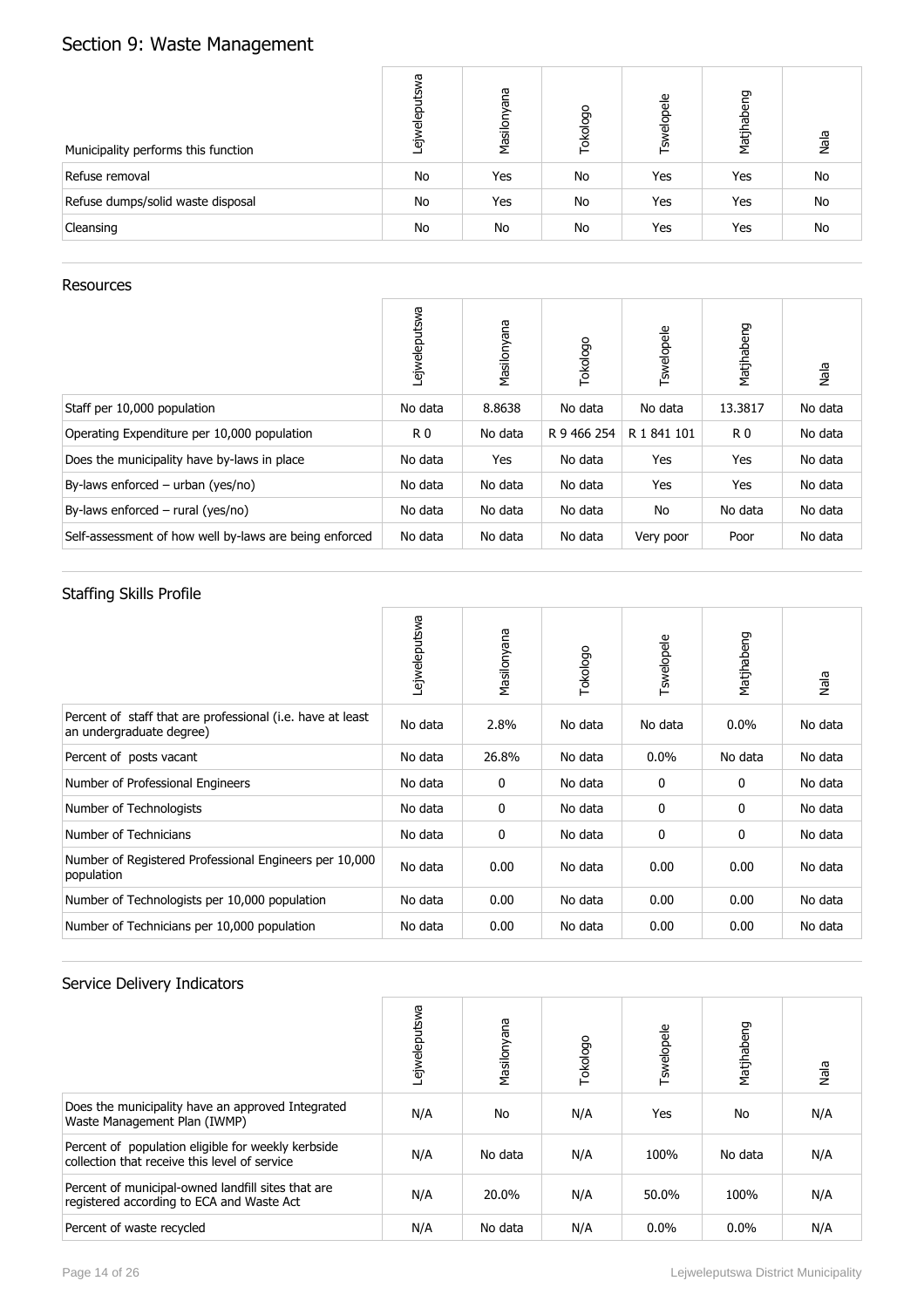# Section 10: Roads and Stormwater Systems

| Municipality performs this function                 | ᡕᠣ<br>elep<br>ه | eue<br>Masilony | Tokologo | <b>Tswelopele</b> | Matjhabeng | Nala      |
|-----------------------------------------------------|-----------------|-----------------|----------|-------------------|------------|-----------|
| Municipal roads                                     | No              | Yes             | No       | Yes               | Yes        | No        |
| Stormwater systems in built-up areas                | No              | Yes             | No       | Yes               | Yes        | No        |
| Municipality performs the 'District' roads function | No              | Yes             | No       | No                | No         | <b>No</b> |

#### Resources

|                                             | ᡴᠣ<br>$rac{1}{2}$<br>۵ | ā<br>ъ<br>Masilo | okologo        | elopele<br>ے | Matjhabeng     | Nala    |
|---------------------------------------------|------------------------|------------------|----------------|--------------|----------------|---------|
| Staff per 10,000 population                 | No data                | No data          | No data        | 7.6323       | 2.3208         | No data |
| Operating Expenditure per 10,000 population | R0                     | No data          | R <sub>0</sub> | R 1 879 262  | R <sub>0</sub> | No data |

## Staffing Skills Profile

|                                                                                        | Lejweleputswa | Masilonyana | Tokologo | Tswelopele | Matjhabeng   | Nala    |
|----------------------------------------------------------------------------------------|---------------|-------------|----------|------------|--------------|---------|
| Percent of staff that are professional (i.e. have at least<br>an undergraduate degree) | No data       | No data     | No data  | 0.0%       | 5.3%         | No data |
| Percent of posts vacant                                                                | No data       | No data     | No data  | $0.0\%$    | 74.7%        | No data |
| Number of Registered Professional Engineers                                            | No data       | No data     | No data  | 0          | 0            | No data |
| Number of Technologists                                                                | No data       | No data     | No data  | 0          | 3            | No data |
| Number of Technicians                                                                  | No data       | No data     | No data  | 0          | $\mathbf{0}$ | No data |
| Number of Registered Planners                                                          | No data       | No data     | No data  | 0          | 0            | No data |
| Number of Registered Professional Engineers per 10,000<br>population                   | No data       | No data     | No data  | 0.00       | 0.00         | No data |
| Number of Technologists per 10,000 population                                          | No data       | No data     | No data  | 0.00       | 0.07         | No data |
| Number of Technicians per 10,000 population                                            | No data       | No data     | No data  | 0.00       | 0.00         | No data |
| Number of Registered Planners per 10,000 population                                    | No data       | No data     | No data  | 0.00       | 0.00         | No data |

|                                                                     | σ<br>'n<br>윤<br>᠗<br>۵۳ | ma<br>ᢛ<br>Masilor | Tokologo | elopele<br>Τsw | Matjhabeng | Nala |
|---------------------------------------------------------------------|-------------------------|--------------------|----------|----------------|------------|------|
| Do you monitor roads conditions for your paved roads?               | N/A                     | No                 | N/A      | Yes            | No         | N/A  |
| If yes, what is the % paved roads that are 'very good' or<br>'good' | N/A                     | No data            | N/A      | 100%           | No data    | N/A  |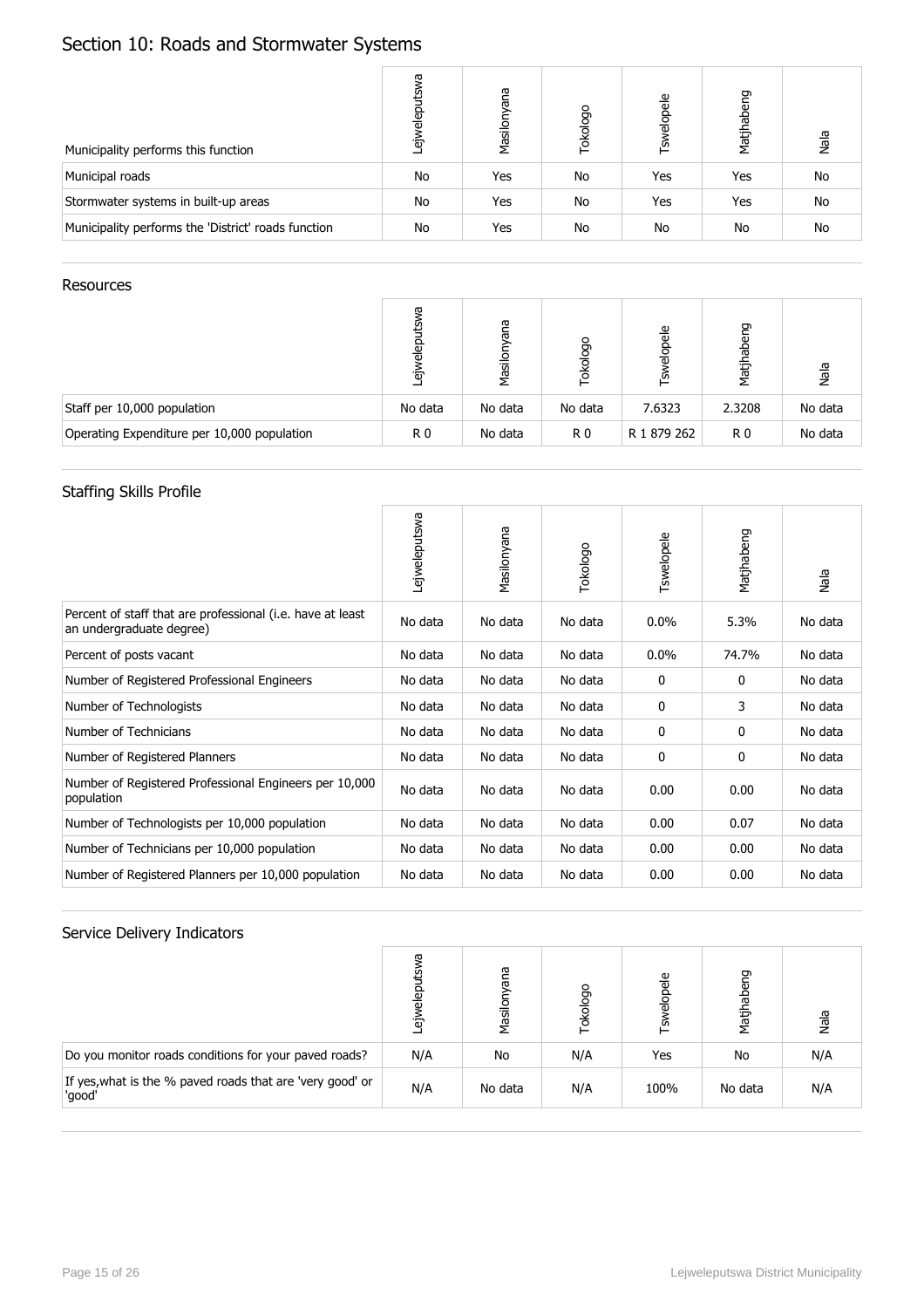# Section 11: Community and Social Services

| Municipality performs this function                                       | Lejweleputswa | Masilonyana | Tokologo | Tswelopele | Matjhabeng | Nala      |
|---------------------------------------------------------------------------|---------------|-------------|----------|------------|------------|-----------|
| Beaches and amusement facilities: Regulation &<br>facilitation            | <b>No</b>     | <b>No</b>   | No       | No         | <b>No</b>  | <b>No</b> |
| Beaches and amusement facilities: Service provision                       | No            | <b>No</b>   | No       | <b>No</b>  | <b>No</b>  | <b>No</b> |
| Local amenities: Regulation & facilitation                                | No            | Yes         | No       | Yes        | Yes        | No.       |
| Local amenities: Service provision                                        | <b>No</b>     | Yes         | No       | Yes        | Yes        | <b>No</b> |
| Local sports facilities: Regulation & facilitation                        | <b>No</b>     | Yes         | No       | Yes        | Yes        | No        |
| Local sports facilities: Service provision                                | <b>No</b>     | Yes         | No       | Yes        | Yes        | <b>No</b> |
| Municipal parks and recreation: Regulation & facilitation                 | <b>No</b>     | Yes         | No       | Yes        | Yes        | No        |
| Municipal parks and recreation: Service provision                         | <b>No</b>     | Yes         | No       | Yes        | Yes        | <b>No</b> |
| Public places: Regulation & facilitation                                  | <b>No</b>     | Yes         | No       | Yes        | Yes        | <b>No</b> |
| Public places: Service provision                                          | <b>No</b>     | Yes         | No       | Yes        | Yes        | No        |
| Child care facilities: Regulation & facilitation                          | <b>No</b>     | No          | No       | No.        | <b>No</b>  | <b>No</b> |
| Child care facilities: Service provision                                  | No            | No          | No       | No         | <b>No</b>  | No        |
| Cemeteries, funeral parlours and crematoria: Regulation<br>& facilitation | <b>No</b>     | Yes         | No       | Yes        | Yes        | <b>No</b> |
| Cemeteries, funeral parlours and crematoria: Service<br>provision         | <b>No</b>     | Yes         | No       | Yes        | Yes        | <b>No</b> |
| Libraries: Regulation & facilitation                                      | <b>No</b>     | Yes         | No       | Yes        | Yes        | No.       |
| Libraries: Service provision                                              | No            | Yes         | No       | Yes        | Yes        | No        |
| Museums: Regulation & facilitation                                        | <b>No</b>     | No          | No       | No         | <b>No</b>  | <b>No</b> |
| Museums: Service provision                                                | No            | No.         | No       | No.        | <b>No</b>  | No        |

#### Resources

|                                             | ω<br>Έσ  | ā<br>등<br>Masilo | okologo     | elopele<br>∟ূ | Matjhabeng     | Nala    |
|---------------------------------------------|----------|------------------|-------------|---------------|----------------|---------|
| Staff per 10,000 population                 | N/A      | 2.3720           | N/A         | 4.1854        | No data        | N/A     |
| Operating Expenditure per 10,000 population | R 58 673 | No data          | R 4 946 766 | R 2 675 235   | R <sub>0</sub> | No data |

## Staffing Skills Profile

|                                                                                        | ᡕᢐ<br>elep<br>.e | ana<br>Masilor | Tokologo | Tswelopele | Matjhabeng | Nala |
|----------------------------------------------------------------------------------------|------------------|----------------|----------|------------|------------|------|
| Percent of staff that are professional (i.e. have at least<br>an undergraduate degree) | N/A              | No data        | N/A      | 23.5%      | No data    | N/A  |
| Percent of posts vacant                                                                | N/A              | 36.7%          | N/A      | $0.0\%$    | No data    | N/A  |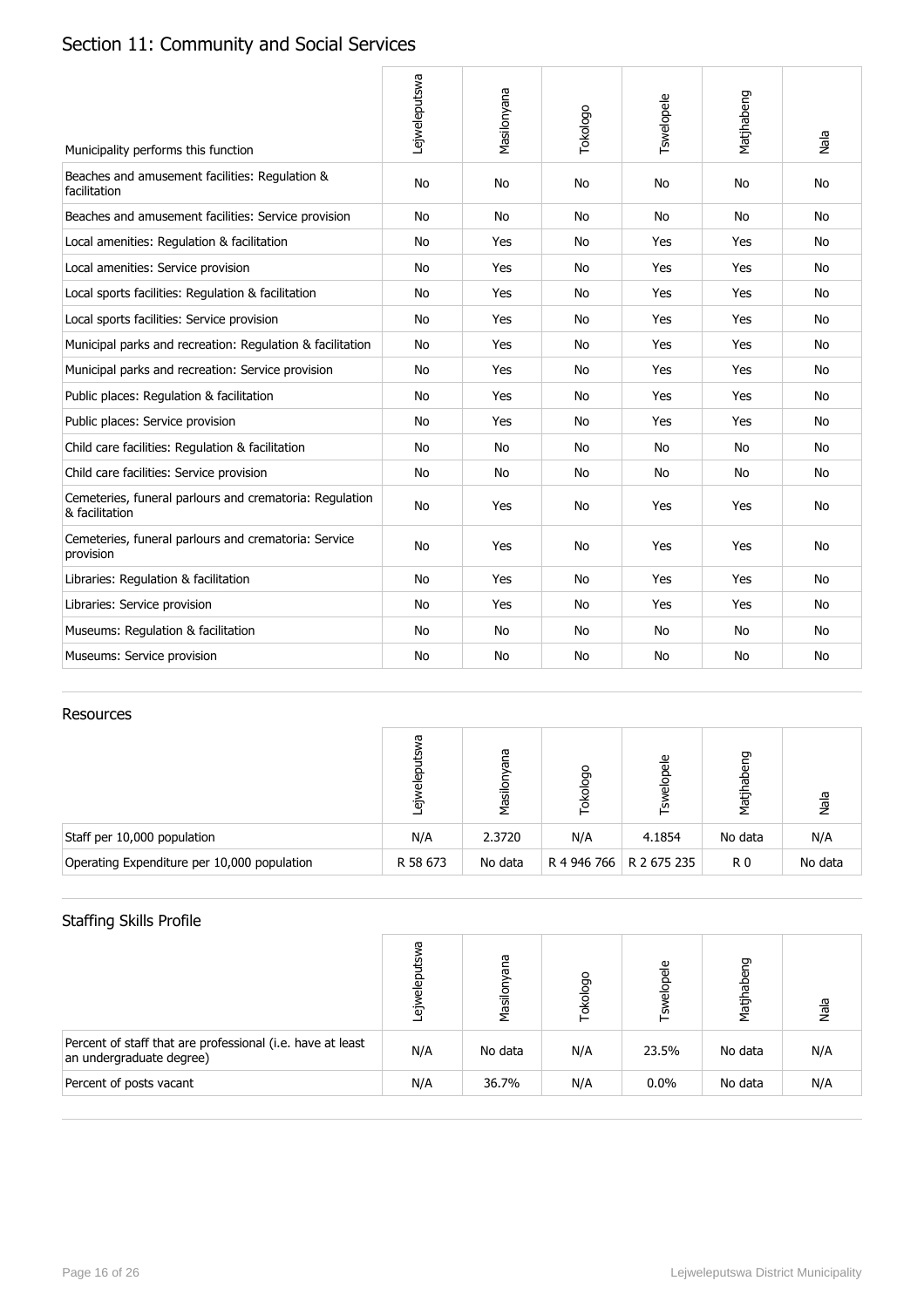|                                                   | ω<br>릚<br>۵۵ | ၉၅<br>ಹ<br>Masilor | Tokologo | elopele<br>ے     | Matjhabeng | Nala |
|---------------------------------------------------|--------------|--------------------|----------|------------------|------------|------|
| Number of sports facilities per 10,000 population | N/A          | 2.37               | N/A      | 2.46             | 0.81       | N/A  |
| Total area of all public space                    | N/A          | No data            | N/A      | $0 \text{ km}$ 2 | No data    | N/A  |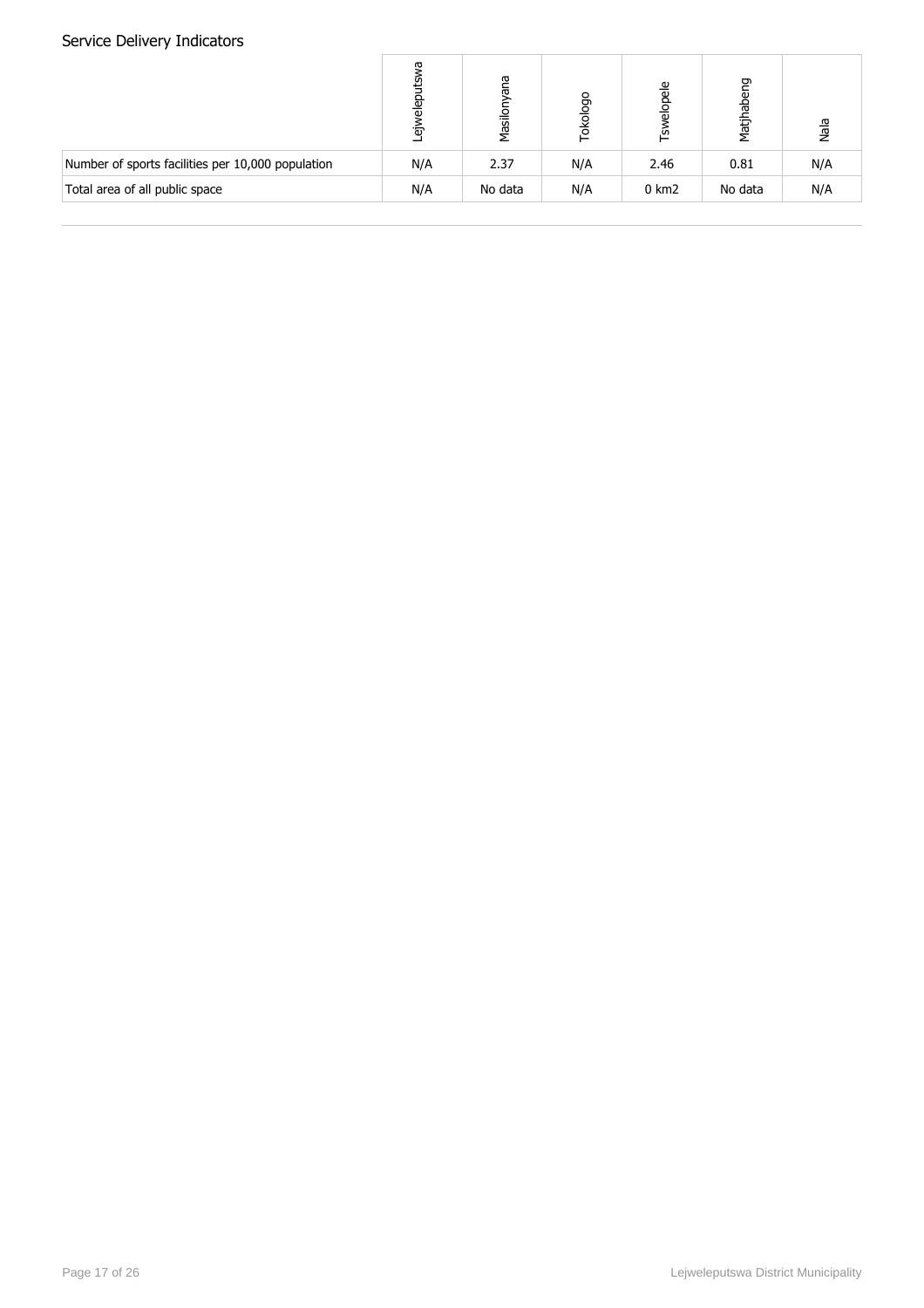# Section 12: Planning and Development

| Municipality performs this function           | δÑ<br>ejweleputs | Masilonyana | Tokologo | Tswelopele | Matjhabeng | Nala      |
|-----------------------------------------------|------------------|-------------|----------|------------|------------|-----------|
| Municipal planning                            | No               | Yes         | No       | Yes        | No         | No        |
| <b>Building regulations</b>                   | No               | Yes         | No       | Yes        | No         | No        |
| Land-use management                           | No               | Yes         | No       | Yes        | No         | No        |
| Property development (non-municipal property) | No               | No          | No       | No         | No         | <b>No</b> |

#### Resources

|                                             | σ<br>흥<br><sup>.</sup> თ | ā<br>ಹ<br>Masilor | ologo<br>종 | elopele<br>≌   | habeng<br>Matj <sup>r</sup> | Nala    |
|---------------------------------------------|--------------------------|-------------------|------------|----------------|-----------------------------|---------|
| Staff per 10,000 population                 | No data                  | No data           | No data    | 1.7234         | N/A                         | No data |
| Operating Expenditure per 10,000 population | R <sub>0</sub>           | No data           | R0         | R <sub>0</sub> | R <sub>0</sub>              | No data |

## Staffing Skills Profile

|                                                                                        | Lejweleputswa | Masilonyana | Tokologo | Tswelopele | Matjhabeng | Nala    |
|----------------------------------------------------------------------------------------|---------------|-------------|----------|------------|------------|---------|
| Percent of staff that are professional (i.e. have at least<br>an undergraduate degree) | No data       | No data     | No data  | 42.9%      | N/A        | No data |
| Percent of posts vacant                                                                | No data       | No data     | No data  | $0.0\%$    | N/A        | No data |
| Number of Registered Planners                                                          | No data       | No data     | No data  |            | N/A        | No data |
| Number of Building Inspectors                                                          | N/A           | No data     | N/A      |            | N/A        | N/A     |
| Number of Registered Planners per 10,000 population                                    | No data       | No data     | No data  | 0.25       | N/A        | No data |
| Number of per 10,000 population                                                        | N/A           | No data     | N/A      | 0.25       | N/A        | N/A     |

|                                                                 | ejweleputswa | Masilonyana | Tokologo | Tswelopele | Matjhabeng | Nala    |
|-----------------------------------------------------------------|--------------|-------------|----------|------------|------------|---------|
| Percent of building plans submitted that were approved<br>in FY | N/A          | No data     | N/A      | 100%       | N/A        | N/A     |
| Average time taken to approve building plans (days)             | N/A          | 2           | N/A      | 3          | N/A        | N/A     |
| Does the municipality have approved IDP?                        | No data      | No data     | No data  | Yes        | N/A        | No data |
| Does the municipality have approved SDF?                        | No data      | Yes         | No data  | Yes        | N/A        | No data |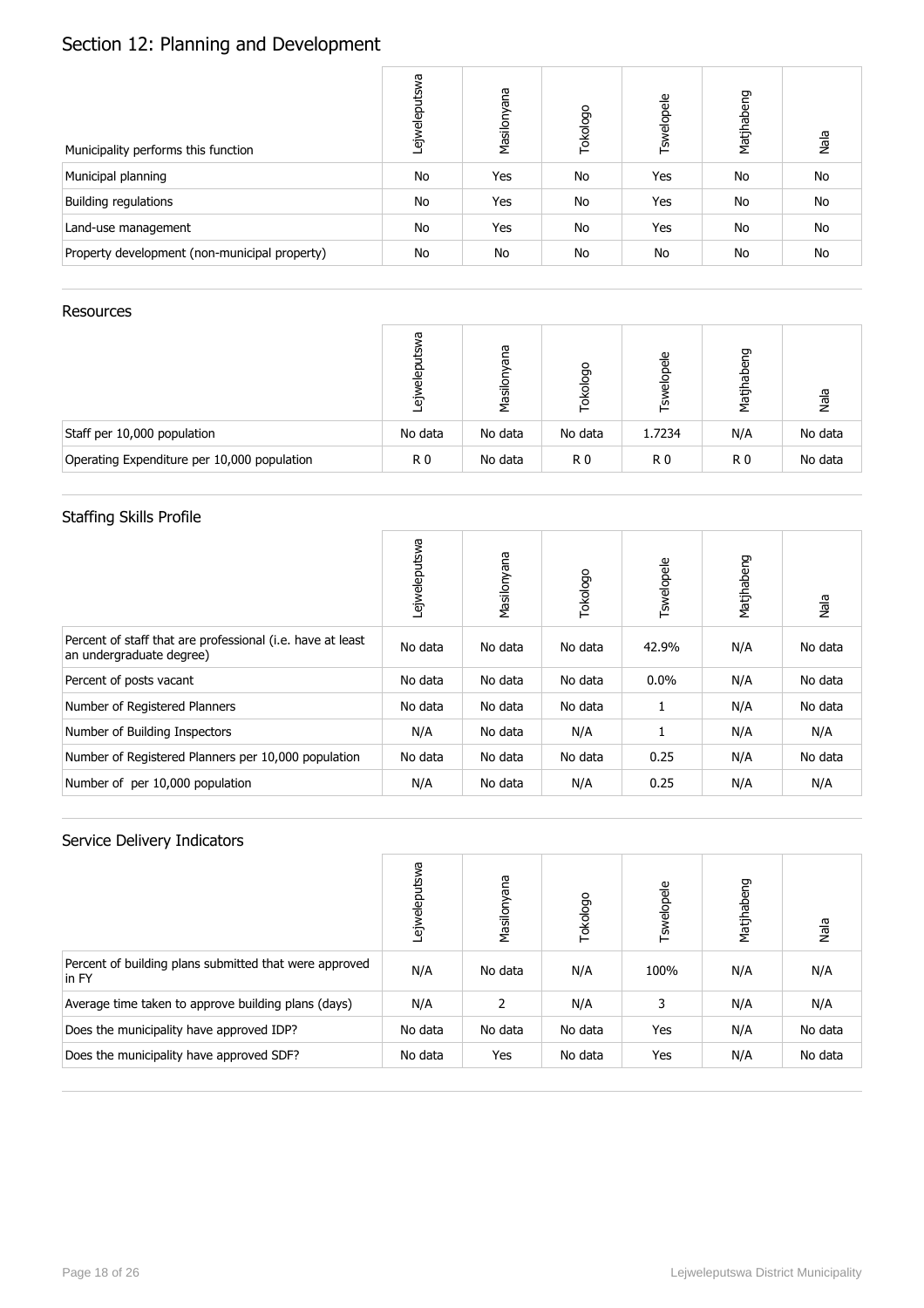# Section 13: Emergency Services

| Municipality performs this function | Lejweleputswa | Masilonyana | Tokologo | Tswelopele | Matjhabeng | Nala      |
|-------------------------------------|---------------|-------------|----------|------------|------------|-----------|
| Fire fighting                       | No            | No          | No       | No         | <b>Yes</b> | No        |
| Rescue services                     | No            | No          | No       | No         | Yes        | No        |
| Disaster management                 | No            | No          | No       | No         | No         | No        |
| Ambulance services                  | No            | No          | No       | No         | No         | <b>No</b> |

#### Resources

|                                             | σ<br>₪<br>"ნ | ā<br>ಹ<br>Masil | okologo | 음<br>$rac{1}{2}$<br>ے∟ | Matjhabeng     | Nala    |
|---------------------------------------------|--------------|-----------------|---------|------------------------|----------------|---------|
| Staff per 10,000 population                 | No data      | N/A             | No data | N/A                    | No data        | No data |
| Operating Expenditure per 10,000 population | R 0          | N/A             | R 1 407 | R 15 018               | R <sub>0</sub> | No data |

## Staffing Skills Profile

|                                                                                        | Lejweleputswa | Masilonyana | Tokologo | Tswelopele | Matjhabeng | Nala    |
|----------------------------------------------------------------------------------------|---------------|-------------|----------|------------|------------|---------|
| Percent of staff that are professional (i.e. have at least<br>an undergraduate degree) | No data       | N/A         | No data  | N/A        | No data    | No data |
| Percent of posts vacant                                                                | No data       | N/A         | No data  | N/A        | No data    | No data |
| Number of firefighters                                                                 | N/A           | N/A         | N/A      | N/A        | No data    | N/A     |
| Number of fire trucks and specialised emergency<br>vehicles                            | N/A           | N/A         | N/A      | N/A        | No data    | N/A     |
| Number of fire stations                                                                | N/A           | N/A         | N/A      | N/A        | No data    | N/A     |
| Number of ambulances                                                                   | N/A           | N/A         | N/A      | N/A        | N/A        | N/A     |
| Number of firefighters per 10,000 population                                           | N/A           | N/A         | N/A      | N/A        | No data    | N/A     |
| Number of fire trucks and specialised emergency<br>vehicles per 10,000 population      | N/A           | N/A         | N/A      | N/A        | No data    | N/A     |
| Number of fire stations per 10,000 population                                          | N/A           | N/A         | N/A      | N/A        | No data    | N/A     |
| Number of ambulances per 10,000 population                                             | N/A           | N/A         | N/A      | N/A        | N/A        | N/A     |

|                                                                | ᡕᢐ<br>elep<br>Έσ | eue<br>Masilor | Tokologo | elopele<br>্দূ | Matjhabeng | Nala |
|----------------------------------------------------------------|------------------|----------------|----------|----------------|------------|------|
| Percent of fire service calls responded to within 7<br>minutes | N/A              | N/A            | N/A      | N/A            | No data    | N/A  |
| Approved Disaster Management Plan                              | N/A              | N/A            | N/A      | N/A            | N/A        | N/A  |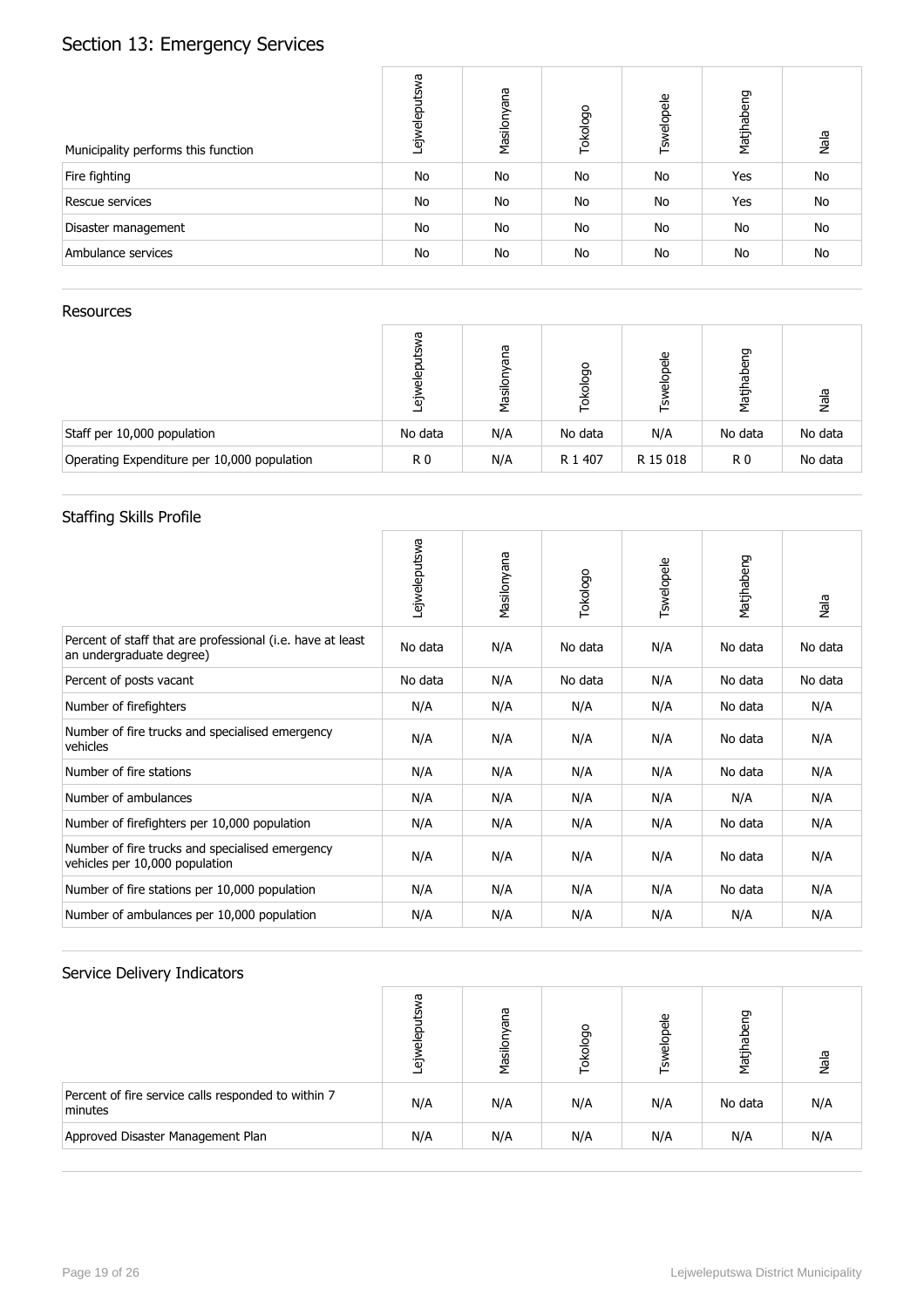# Section 14: Municipal Health

| Municipality performs this function                                                              | Lejweleputswa | Masilonyana | Tokologo  | Tswelopele | Matjhabeng | Nala      |
|--------------------------------------------------------------------------------------------------|---------------|-------------|-----------|------------|------------|-----------|
| Municipal health: Regulation & facilitation                                                      | No            | No          | No        | No         | <b>No</b>  | <b>No</b> |
| Municipal health: Service provision                                                              | No            | No          | No        | No         | <b>No</b>  | <b>No</b> |
| Licensing and control of undertakings that sell food to<br>the public: Regulation & facilitation | <b>No</b>     | No          | No        | Yes        | <b>No</b>  | <b>No</b> |
| Licensing and control of undertakings that sell food to<br>the public: Service provision         | <b>No</b>     | No          | No        | Yes        | <b>No</b>  | <b>No</b> |
| Noise pollution: Regulation & facilitation                                                       | <b>No</b>     | No          | No        | No         | <b>No</b>  | <b>No</b> |
| Noise pollution: Service provision                                                               | No            | No          | No        | No         | <b>No</b>  | <b>No</b> |
| Pounds: Regulation & facilitation                                                                | <b>No</b>     | No          | <b>No</b> | Yes        | <b>No</b>  | <b>No</b> |
| Pounds: Service provision                                                                        | No            | No          | No        | Yes        | <b>No</b>  | <b>No</b> |
| Accommodation, care and burial of animals: Regulation<br>& facilitation                          | <b>No</b>     | <b>No</b>   | <b>No</b> | <b>No</b>  | <b>No</b>  | <b>No</b> |
| Accommodation, care and burial of animals: Service<br>provision                                  | No            | No          | No        | No         | <b>No</b>  | <b>No</b> |
| Licensing of dogs: Regulation & facilitation                                                     | No            | No          | No        | Yes        | <b>No</b>  | <b>No</b> |
| Licensing of dogs: Service provision                                                             | No            | No          | No        | Yes        | <b>No</b>  | <b>No</b> |

#### Resources

|                                             | ᡕᢐ<br>흐<br>᠗<br>۵ | ā<br>ω<br>Masil | logo<br>홍 | 음<br>.U)       | abeng<br>Matj  | Nala    |
|---------------------------------------------|-------------------|-----------------|-----------|----------------|----------------|---------|
| Staff per 10,000 population                 | N/A               | N/A             | No data   | 0.0000         | N/A            | No data |
| Operating Expenditure per 10,000 population | R <sub>0</sub>    | N/A             | R0        | R <sub>0</sub> | R <sub>0</sub> | No data |

## Staffing Skills Profile

|                         | Œ<br>മ<br>᠗<br>Έū | ᠬᠣ<br>ᢐ<br>ā | $\circ$<br>Ō | ω<br>თ | ᡡ<br>ಸಾ<br>᠊ᢛ<br>ᢛ | ಣೆ      |
|-------------------------|-------------------|--------------|--------------|--------|--------------------|---------|
| Percent of posts vacant | N/A               | N/A          | No data      | Error  | N/A                | No data |

|                                                                                   | σ<br>`@ | ā<br>ω<br>lizel | kolog | 음<br>음<br>.U) | ᡡ<br>Matj <sup>i</sup> | ele |
|-----------------------------------------------------------------------------------|---------|-----------------|-------|---------------|------------------------|-----|
| Percent of licensed food handling facilities that were<br>inspected during the FY | N/A     | N/A             | N/A   | Error         | N/A                    | N/A |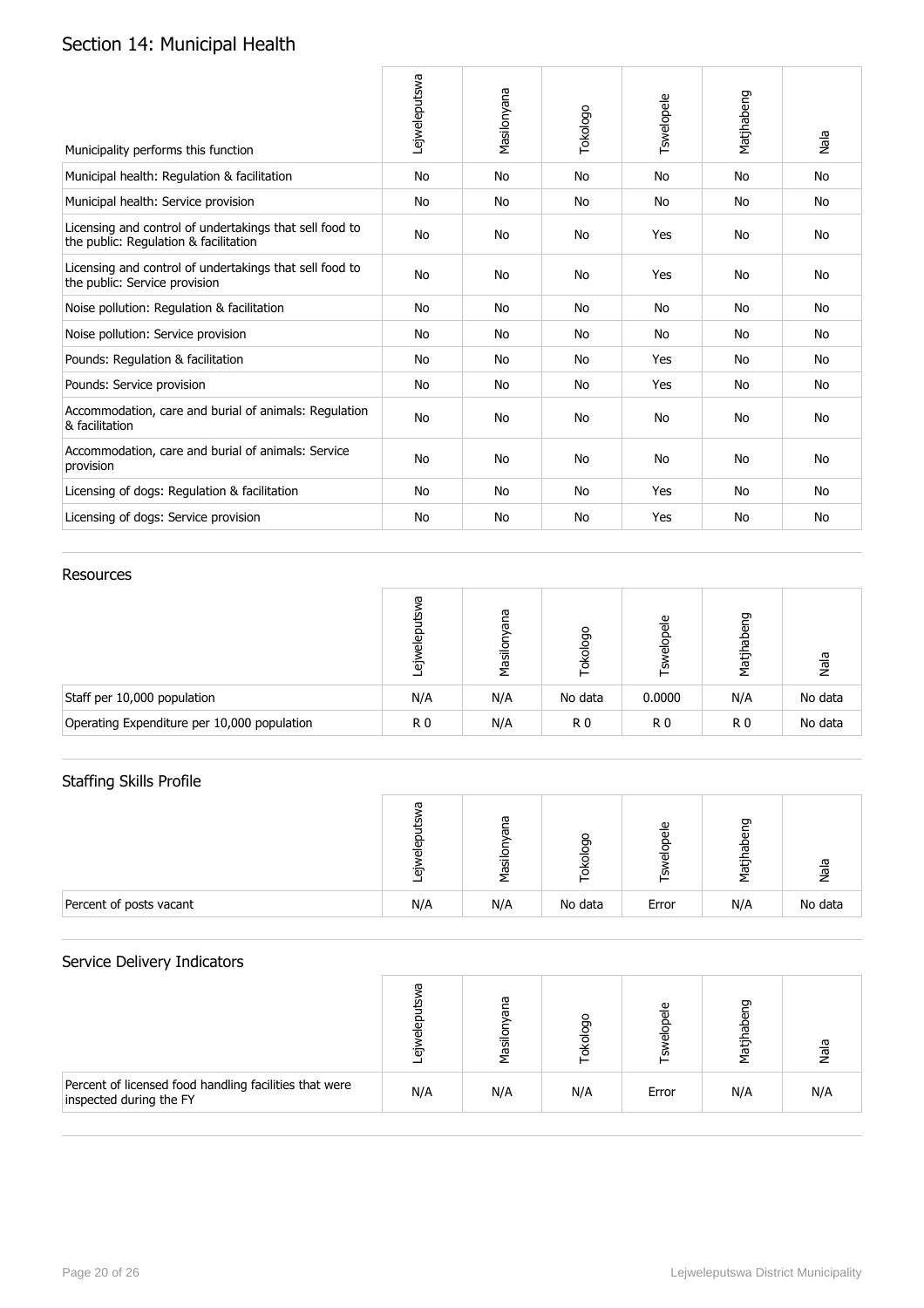# Section 15: Primary Health Care

| Municipality performs this function |    | ω<br>īg | o<br>Ō | ω<br>m | ᠳ<br>忘    | $\overline{\omega}$<br>᠊ᢛ |
|-------------------------------------|----|---------|--------|--------|-----------|---------------------------|
| Primary Health Care                 | No | No      | No     | No     | <b>No</b> | No                        |

#### Resources

|                                             | æ<br>Έō        | ā<br>Masil | okologo | elopele<br>'n  | labeng<br>Matj | Nala    |
|---------------------------------------------|----------------|------------|---------|----------------|----------------|---------|
| Staff per 10,000 population                 | No data        | N/A        | No data | N/A            | No data        | No data |
| Operating Expenditure per 10,000 population | R <sub>0</sub> | N/A        | R 0     | R <sub>0</sub> | R <sub>0</sub> | No data |

## Staffing Skills Profile

|                                                                                        | <b>EWS</b><br>ejwelepu | Masilonyana | Tokologo | Tswelopele | Matjhabeng | Nala    |
|----------------------------------------------------------------------------------------|------------------------|-------------|----------|------------|------------|---------|
| Percent of staff that are professional (i.e. have at least<br>an undergraduate degree) | No data                | N/A         | No data  | N/A        | No data    | No data |
| Percent of posts vacant                                                                | No data                | N/A         | No data  | N/A        | No data    | No data |
| Number of Nurses                                                                       | No data                | N/A         | No data  | N/A        | No data    | No data |
| Number of Nurses per 10,000 population                                                 | No data                | N/A         | No data  | N/A        | No data    | No data |

|                                                                                    | ு   | ω<br><u>iasi</u> |     | 음<br>m | ᡡ<br>1atj | ele |
|------------------------------------------------------------------------------------|-----|------------------|-----|--------|-----------|-----|
| Number of community health care centres and clinics<br>managed by the municipality | N/A | N/A              | N/A | N/A    | N/A       | N/A |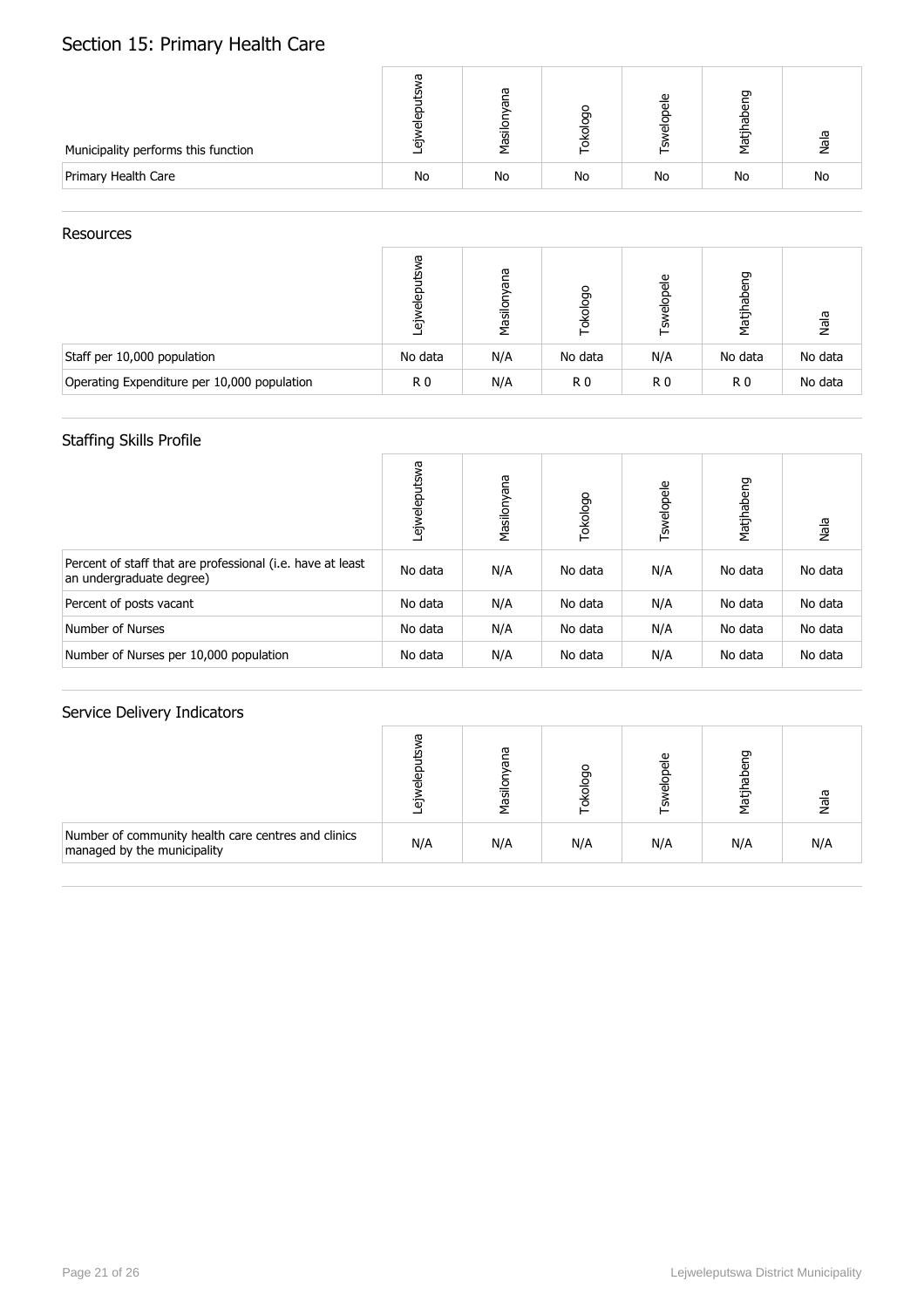# Section 16: Environmental Management

| Municipality performs this function | Lejweleputswa | Masilonyana | Tokologo | Tswelopele | Matjhabeng | Nala      |
|-------------------------------------|---------------|-------------|----------|------------|------------|-----------|
| Environmental planning              | <b>No</b>     | No          | No       | No         | No         | <b>No</b> |
| Bio-diversity management            | <b>No</b>     | No          | No       | No         | No         | No        |
| Climate change interventions        | <b>No</b>     | No          | No       | No         | No         | No        |
| Alternative energy planning         | <b>No</b>     | No          | No       | No         | No         | <b>No</b> |
| Air pollution                       | No            | No          | No       | No         | No         | No        |

#### Resources

|                                             | w<br>을<br>์ฮ | ā<br>능<br>Masil | okologo | ₾<br>읆<br>į.   | pabeng<br>Matj <sup>r</sup> | Nala    |
|---------------------------------------------|--------------|-----------------|---------|----------------|-----------------------------|---------|
| Staff per 10,000 population                 | No data      | N/A             | No data | N/A            | No data                     | No data |
| Operating Expenditure per 10,000 population | R 147 299    | N/A             | R0      | R <sub>0</sub> | R <sub>0</sub>              | No data |

## Staffing Skills Profile

|                                                                                        | ω<br>ele<br>Έō | ana<br>Masilor | Tokologo | elopele<br>Tsx | Matjhabeng | Nala    |
|----------------------------------------------------------------------------------------|----------------|----------------|----------|----------------|------------|---------|
| Percent of staff that are professional (i.e. have at least<br>an undergraduate degree) | No data        | N/A            | No data  | N/A            | No data    | No data |
| Percent of posts vacant                                                                | No data        | N/A            | No data  | N/A            | No data    | No data |

|                                              | δМ<br>elepu<br>ëŇ | Masilonyana | Tokologo | Tswelopele | Matjhabeng | Nala    |
|----------------------------------------------|-------------------|-------------|----------|------------|------------|---------|
| Does the municipality have by-laws in place? | No data           | N/A         | No data  | N/A        | No data    | No data |
| Self-assessment of enforcement of by-laws?   | No data           | N/A         | No data  | N/A        | No data    | No data |
| Approved Environmetal Management Plan        | N/A               | N/A         | N/A      | N/A        | N/A        | N/A     |
| Number of air quality monitoring stations    | N/A               | N/A         | N/A      | N/A        | N/A        | N/A     |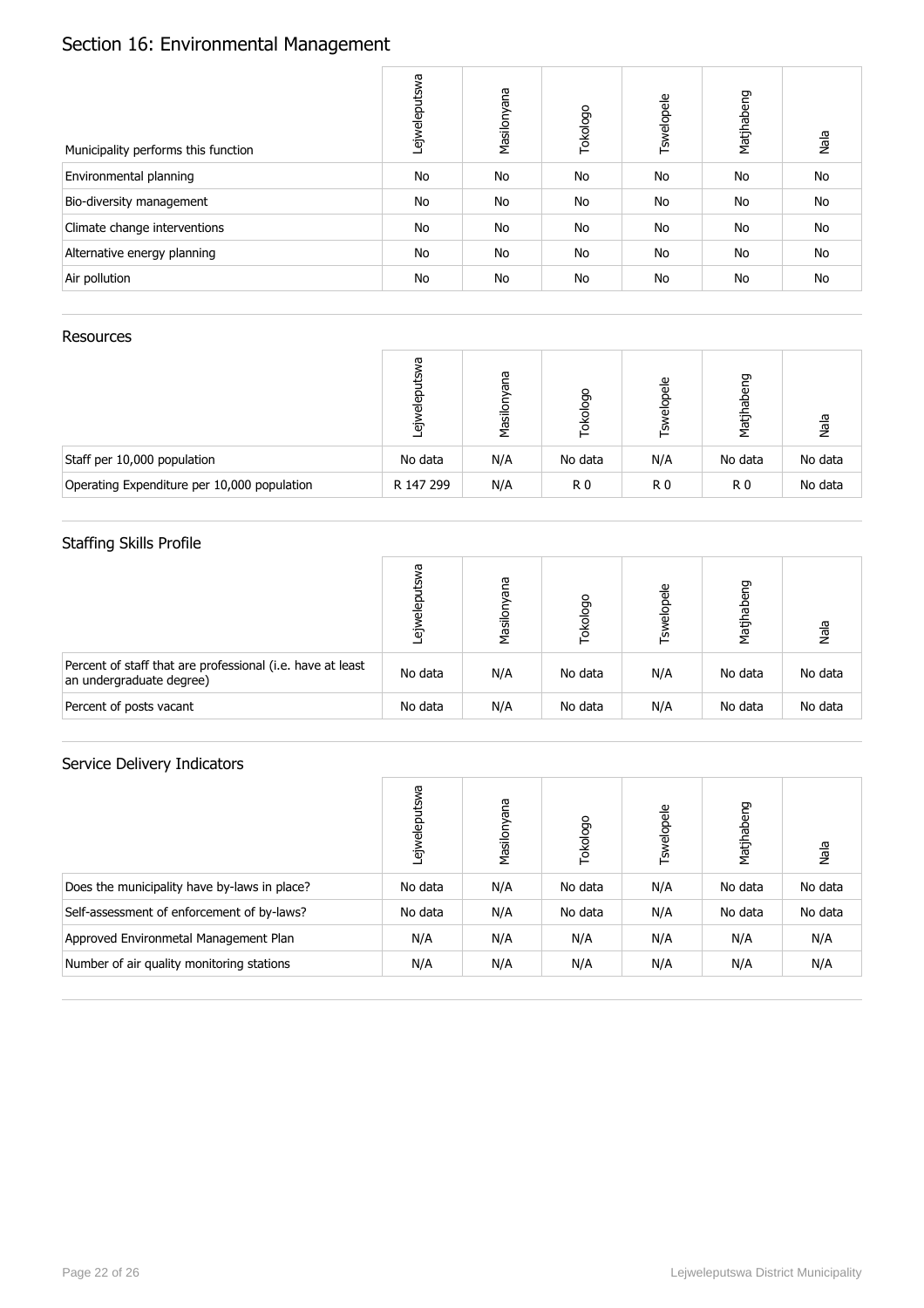# Section 17: Economic Development

| Municipality performs this function                                                         | Lejweleputswa | Masilonyana | Tokologo  | Tswelopele | Matjhabeng | Nala      |
|---------------------------------------------------------------------------------------------|---------------|-------------|-----------|------------|------------|-----------|
| Local tourism: Regulation & facilitation                                                    | <b>No</b>     | <b>No</b>   | <b>No</b> | <b>No</b>  | <b>No</b>  | <b>No</b> |
| Local tourism: Service provision                                                            | <b>No</b>     | Yes         | No        | <b>No</b>  | No         | <b>No</b> |
| Markets: Regulation & facilitation                                                          | <b>No</b>     | No          | No        | No.        | No.        | No        |
| Markets: Service provision                                                                  | No            | No          | No        | No         | No         | <b>No</b> |
| Abattoirs: Regulation & facilitation                                                        | <b>No</b>     | No          | <b>No</b> | <b>No</b>  | <b>No</b>  | <b>No</b> |
| Abattoirs: Service provision                                                                | <b>No</b>     | No          | <b>No</b> | <b>No</b>  | <b>No</b>  | <b>No</b> |
| Trading regulations: Regulation & facilitation                                              | No            | Yes         | No        | Yes        | No.        | <b>No</b> |
| Trading regulations: Service provision                                                      | <b>No</b>     | Yes         | <b>No</b> | Yes        | <b>No</b>  | <b>No</b> |
| Street trading: Regulation & facilitation                                                   | <b>No</b>     | Yes         | No        | Yes        | <b>No</b>  | <b>No</b> |
| Street trading: Service provision                                                           | No            | No          | No        | Yes        | No         | No.       |
| Billboards and the display of advertisements in public<br>places: Regulation & facilitation | No            | Yes         | No        | Yes        | No         | No.       |
| Billboards and the display of advertisements in public<br>places: Service provision         | No            | No          | No        | Yes        | <b>No</b>  | <b>No</b> |
| Fences and fences: Regulation & facilitation                                                | <b>No</b>     | Yes         | No        | Yes        | <b>No</b>  | <b>No</b> |
| Fences and fences: Service provision                                                        | <b>No</b>     | <b>No</b>   | No        | Yes        | No         | <b>No</b> |
| Control of undertakings that sell liquor to the public:<br>Regulation & facilitation        | No            | Yes         | No        | No         | <b>No</b>  | <b>No</b> |
| Control of undertakings that sell liquor to the public:<br>Service provision                | <b>No</b>     | <b>No</b>   | <b>No</b> | <b>No</b>  | <b>No</b>  | No.       |
| Local economic development: Regulation & facilitation                                       | <b>No</b>     | Yes         | <b>No</b> | Yes        | <b>No</b>  | <b>No</b> |
| Local economic development: Service provision                                               | No            | Yes         | No        | Yes        | <b>No</b>  | <b>No</b> |

#### Resources

|                                             | ᠬᠣ<br>$rac{1}{2}$<br>Έ | ā<br>ਨ<br>Masilor | Tokologo | elopele<br>Γšν | abeng<br>Matj <sup>1</sup> | Nala    |
|---------------------------------------------|------------------------|-------------------|----------|----------------|----------------------------|---------|
| Staff per 10,000 population                 | N/A                    | 0.1248            | No data  | 0.4924         | N/A                        | No data |
| Operating Expenditure per 10,000 population | R 164 621              | No data           | R0       | R <sub>0</sub> | R <sub>0</sub>             | No data |

## Staffing Skills Profile

|                                                                                        | σ<br>흚<br>Έσ | 29<br>ω<br>Masilor | okologo | elopele<br>⊫็ | Matjhabeng | Nala    |
|----------------------------------------------------------------------------------------|--------------|--------------------|---------|---------------|------------|---------|
| Percent of staff that are professional (i.e. have at least<br>an undergraduate degree) | N/A          | $0.0\%$            | No data | $0.0\%$       | N/A        | No data |
| Percent of posts vacant                                                                | N/A          | 20.0%              | No data | 50.0%         | N/A        | No data |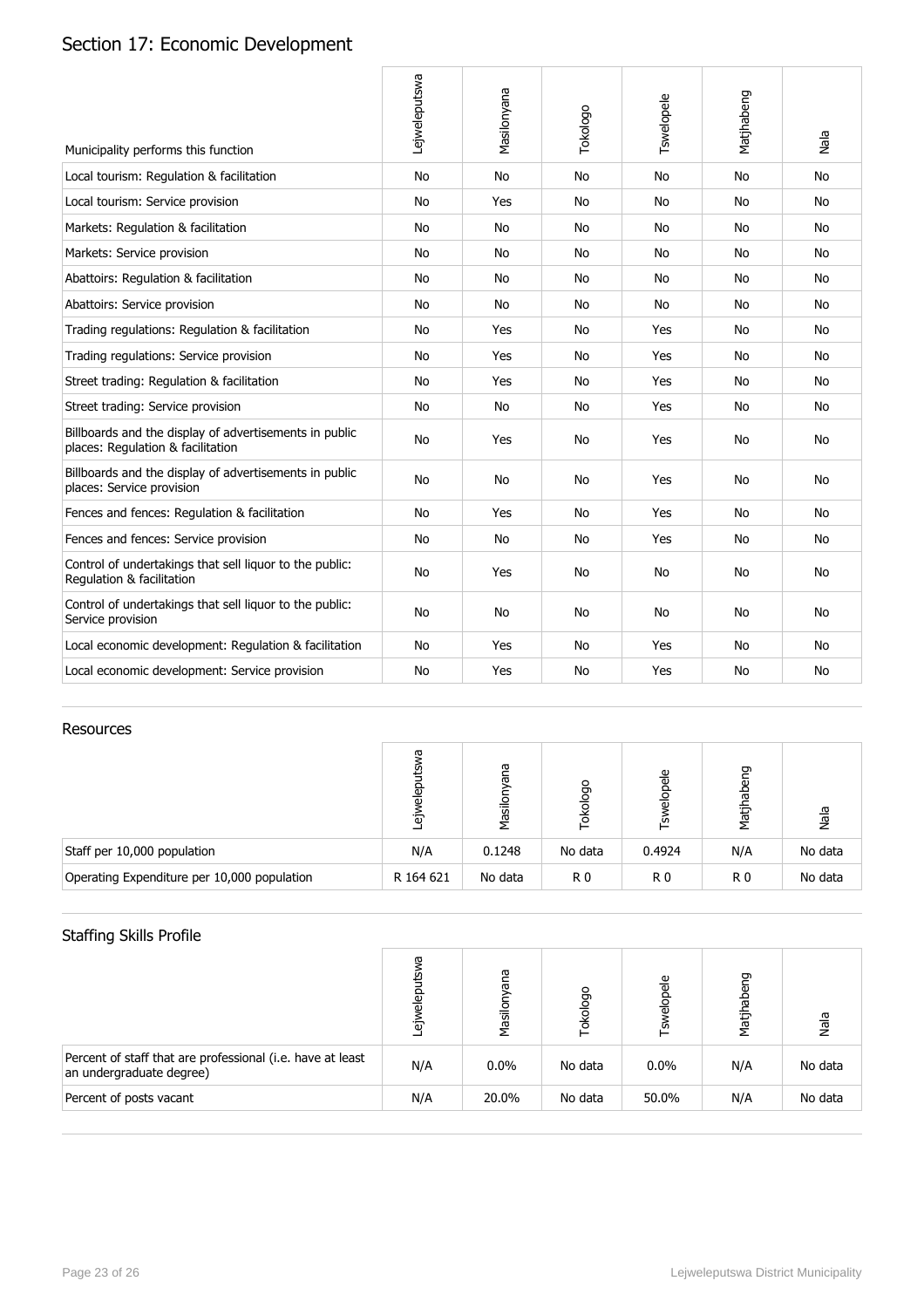|                                              | ᡴᠦ<br>이<br>이후<br>۵ | ၉၅<br>ᢛ<br>Masilor | Tokologo | elopele<br>٢š٧ | Matjhabeng | Nala    |
|----------------------------------------------|--------------------|--------------------|----------|----------------|------------|---------|
| Does the municipality have by-laws in place? | N/A                | No                 | No data  | No             | N/A        | No data |
| Self-assessment of enforcement of by-laws?   | N/A                | No data            | No data  | No data        | N/A        | No data |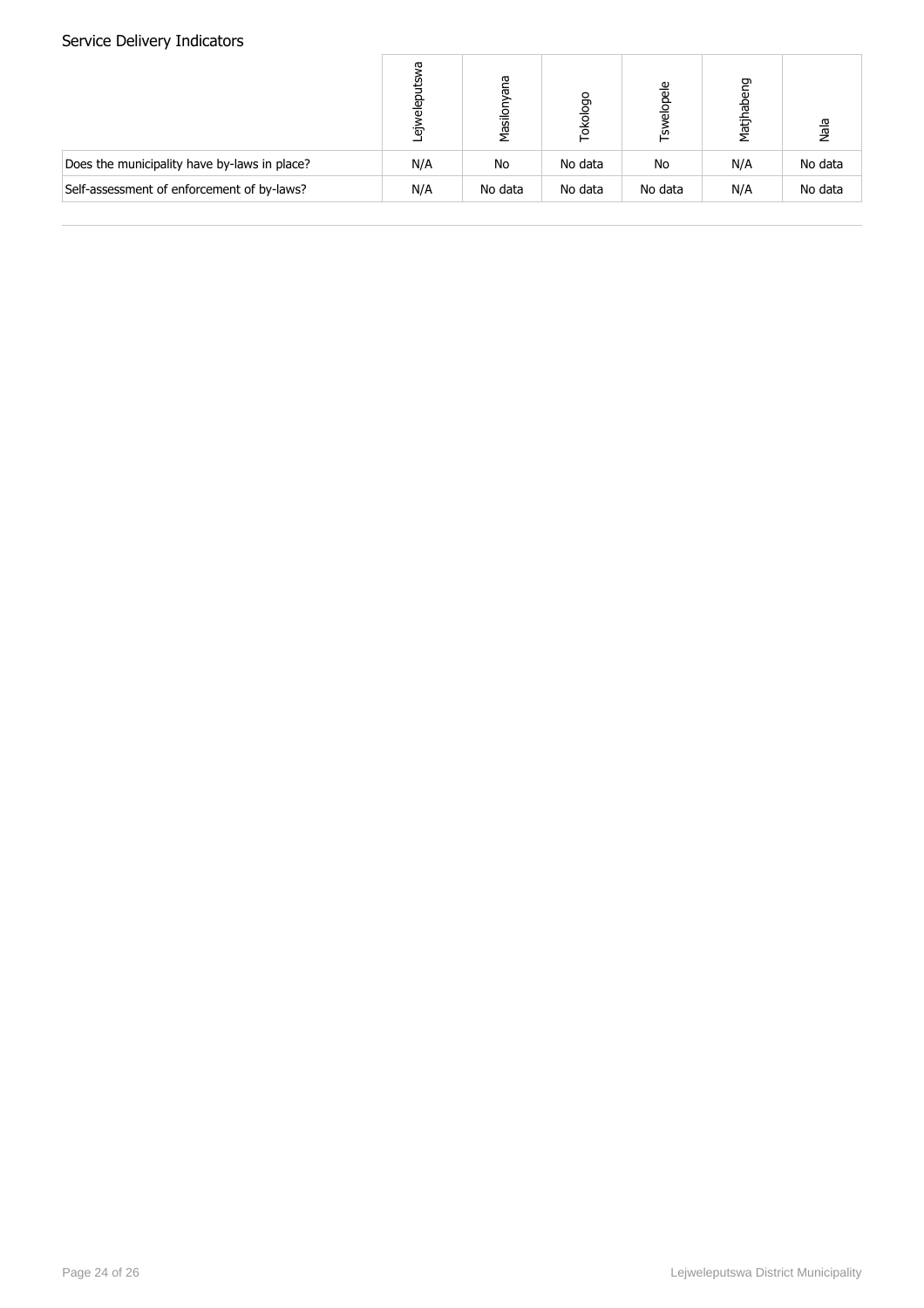# Section 18: Housing

| Municipality performs this function                              | δÑ<br>elepu<br>$\tilde{\vec{v}}$ | Masilonyana | Tokologo | Tswelopele | Matjhabeng | Nala      |
|------------------------------------------------------------------|----------------------------------|-------------|----------|------------|------------|-----------|
| Housing facilitation (managing developers, housing lists<br>etc) | <b>No</b>                        | Yes         | No       | Yes        | Yes        | <b>No</b> |
| Acting as developer of housing                                   | No                               | No          | No       | No         | Yes        | <b>No</b> |
| Landlord (owning and managing housing stock)                     | No                               | No          | No       | No         | Yes        | <b>No</b> |

#### **Resources**

|                                             | ω<br>읆<br><b>`</b> თ | ana<br>Masil | Tokologo | elopele<br>٣   | habeng<br>Matj | Nala    |
|---------------------------------------------|----------------------|--------------|----------|----------------|----------------|---------|
| Staff per 10,000 population                 | No data              | 0.7491       | No data  | 1.7234         | 0.6172         | No data |
| Operating Expenditure per 10,000 population | R0                   | No data      | R0       | R <sub>0</sub> | R <sub>0</sub> | No data |

## Staffing Skills Profile

|                                                                                        | ᡴᠦ<br>ه. | ma<br>ᢛ<br>Masilor | Tokologo | <b>Tswelopele</b> | Matjhabeng | Nala    |
|----------------------------------------------------------------------------------------|----------|--------------------|----------|-------------------|------------|---------|
| Percent of staff that are professional (i.e. have at least<br>an undergraduate degree) | No data  | 50.0%              | No data  | 42.9%             | 16.0%      | No data |
| Percent of posts vacant                                                                | No data  | 75.0%              | No data  | $0.0\%$           | 62.1%      | No data |

|                                                                                                                    | Lejweleputswa | Masilonyana | Tokologo | Tswelopele   | Matjhabeng | Nala |
|--------------------------------------------------------------------------------------------------------------------|---------------|-------------|----------|--------------|------------|------|
| Appoved housing plan in place?                                                                                     | N/A           | No          | N/A      | Yes          | Yes        | N/A  |
| Estimated servicing backlog (percent of people who do<br>not have access to a formal serviced site                 | N/A           | 50.0%       | N/A      | 13.0%        | 2.0%       | N/A  |
| Estimated housing top-structure backlog (percent of<br>people who do not have access to a formal top<br>structure) | N/A           | 50.0%       | N/A      | 13.0%        | $3.0\%$    | N/A  |
| Number of serviced sites handed over to low income<br>beneficiaries in FY                                          | N/A           | 350         | N/A      | $\mathbf{0}$ | 3          | N/A  |
| Number of top structure handed over to low income<br>beneficiaries in FY                                           | N/A           | 650         | N/A      | 0            | 3          | N/A  |